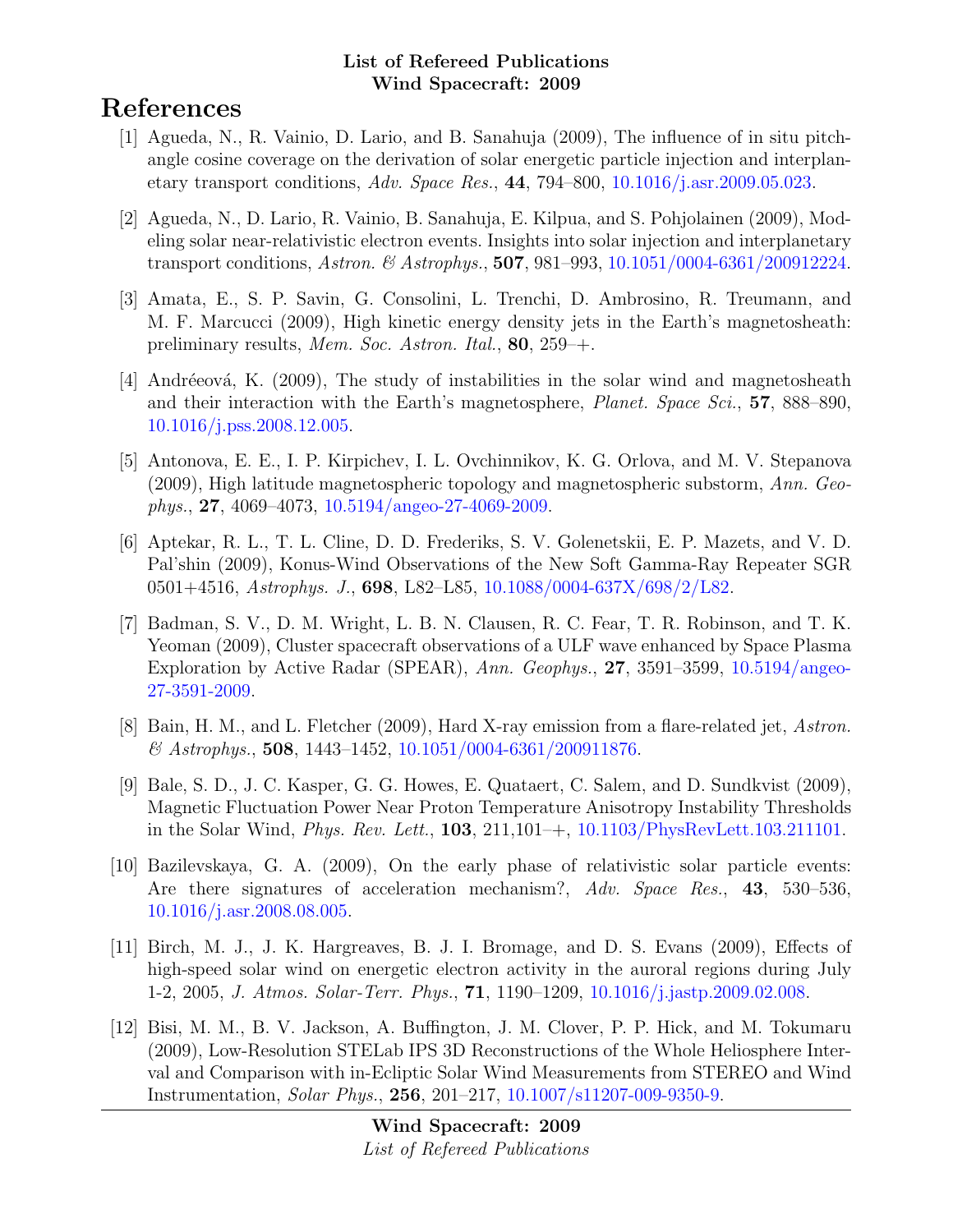- [13] Bisi, M. M., B. V. Jackson, J. M. Clover, P. K. Manoharan, M. Tokumaru, P. P. Hick, and A. Buffington (2009), 3-D reconstructions of the early-November 2004 CDAW geomagnetic storms: analysis of Ooty IPS speed and density data, Ann. Geophys., 27, 4479–4489, [10.5194/angeo-27-4479-2009.](http://dx.doi.org/10.5194/angeo-27-4479-2009)
- [14] Bochsler, P. (2009), Composition of matter in the heliosphere, in IAU Symposium, IAU Symposium, vol. 257, edited by N. Gopalswamy & D. F. Webb, pp. 17–28, [10.1017/S1743921309029044.](http://dx.doi.org/10.1017/S1743921309029044)
- [15] Bone, L. A., L. van Driel-Gesztelyi, J. L. Culhane, G. Aulanier, and P. Liewer (2009), Formation, Interaction and Merger of an Active Region and a Quiescent Filament Prior to Their Eruption on 19 May 2007, Solar Phys., 259, 31–47, [10.1007/s11207-009-9427-5.](http://dx.doi.org/10.1007/s11207-009-9427-5)
- [16] Borovsky, J. E., and M. H. Denton (2009), Relativistic-electron dropouts and recovery: A superposed epoch study of the magnetosphere and the solar wind, J. Geophys. Res., 114, A02201, [10.1029/2008JA013128.](http://dx.doi.org/10.1029/2008JA013128)
- [17] Bougeret, J.-L., R. von Steiger, D. F. Webb, S. Ananthakrishnan, H. V. Cane, N. Gopalswamy, S. W. Kahler, R. Lallement, B. Sanahuja, K. Shibata, M. Vandas, and F. Verheest (2009), Commission 49: Interplanetary Plasma and Heliosphere, Trans. Int. Astron. Union, Series A, 27, 124–144, [10.1017/S1743921308025374.](http://dx.doi.org/10.1017/S1743921308025374)
- [18] Burlaga, L. F., N. F. Ness, M. H. Acuña, Y.-M. Wang, and N. R. Sheeley (2009), Radial and solar cycle variations of the magnetic fields in the heliosheath: Voyager 1 observations from 2005 to 2008, J. Geophys. Res., 114, A06106, [10.1029/2009JA014071.](http://dx.doi.org/10.1029/2009JA014071)
- [19] Caroubalos, C., P. Preka-Papadema, H. Mavromichalaki, X. Moussas, A. Papaioannou, E. Mitsakou, and A. Hillaris (2009), Space storm measurements of the July 2005 solar extreme events from the low corona to the Earth, Adv. Space Res., 43, 600–604, [10.1016/j.asr.2008.09.019.](http://dx.doi.org/10.1016/j.asr.2008.09.019)
- [20] Charan Dwivedi, V., D. P. Tiwari, and S. P. Agrawal (2009), Study of the long-term variability of interplanetary plasma and fields as a link for solar-terrestrial relationships, J. Geophys. Res., 114, A05108, [10.1029/2009JA014171.](http://dx.doi.org/10.1029/2009JA014171)
- [21] Cheng, C.-C., C. T. Russell, and J.-H. Shue (2009), On the association of quiet-time Pi2 pulsations with IMF variations, Adv. Space Res., 43, 1118–1129, [10.1016/j.asr.2008.12.001.](http://dx.doi.org/10.1016/j.asr.2008.12.001)
- [22] Chollet, E. E., J. Giacalone, R. M. Skoug, J. T. Steinberg, and J. T. Gosling (2009), Spatial Offsets of Interplanetary Ion and Electron Source Regions, Astrophys. J., 705, 1492–1495, [10.1088/0004-637X/705/2/1492.](http://dx.doi.org/10.1088/0004-637X/705/2/1492)
- [23] Cliver, E. W., and A. G. Ling (2009), Low-Frequency Type III Bursts and Solar Energetic Particle Events, Astrophys. J., 690, 598–609, [10.1088/0004-637X/690/1/598.](http://dx.doi.org/10.1088/0004-637X/690/1/598)
- [24] Dasso, S., C. H. Mandrini, B. Schmieder, H. Cremades, C. Cid, Y. Cerrato, E. Saiz, P. Démoulin, A. N. Zhukov, L. Rodriguez, A. Aran, M. Menvielle, and S. Poedts (2009),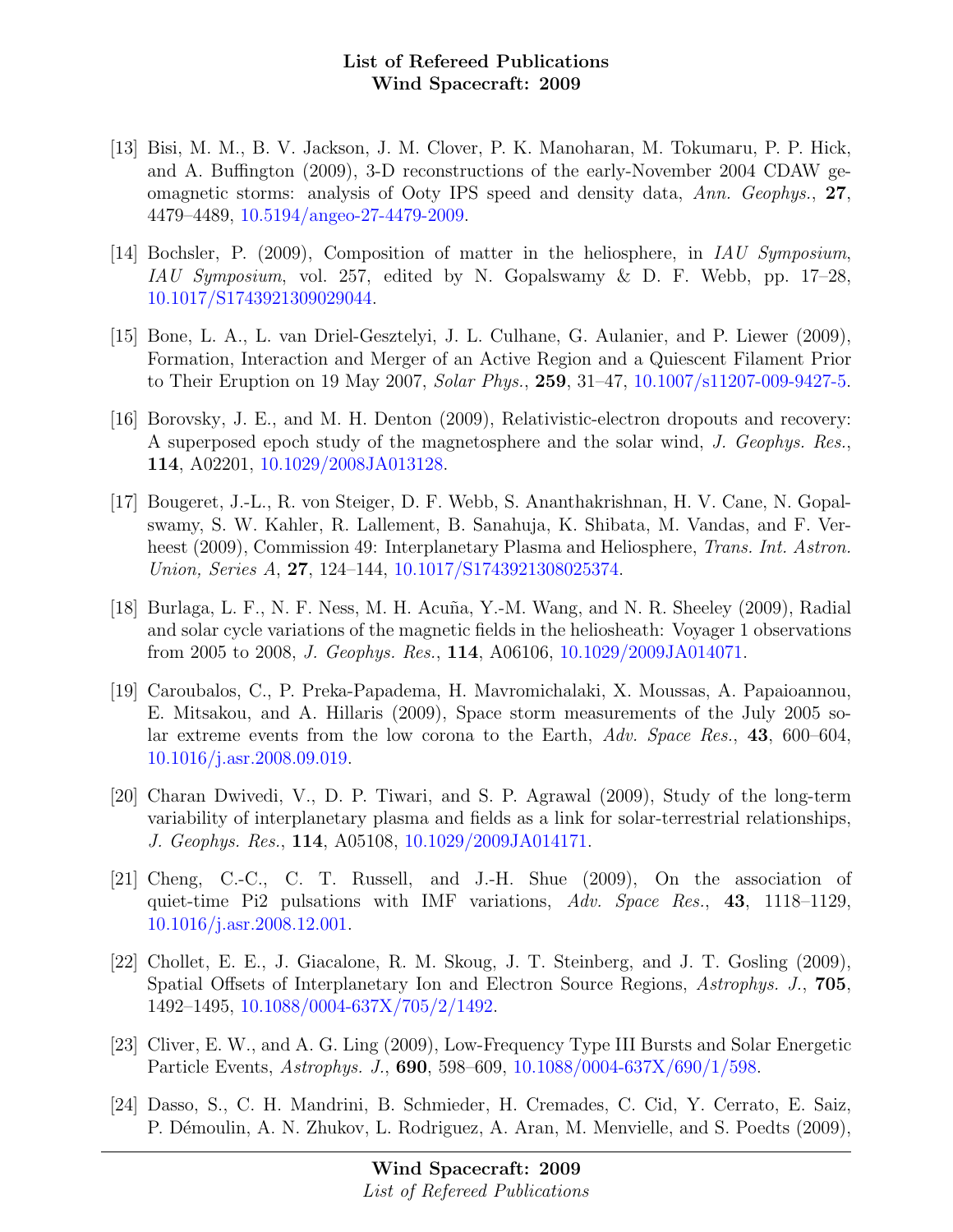Linking two consecutive nonmerging magnetic clouds with their solar sources, J. Geophys. Res., 114, A02,109, [10.1029/2008JA013102.](http://dx.doi.org/10.1029/2008JA013102)

- [25] Davis, C. J., J. A. Davies, M. Lockwood, A. P. Rouillard, C. J. Eyles, and R. A. Harrison (2009), Stereoscopic imaging of an Earth-impacting solar coronal mass ejection: A major milestone for the STEREO mission, Geophys. Res. Lett., 360, L08,102, [10.1029/2009GL038021.](http://dx.doi.org/10.1029/2009GL038021)
- [26] Dayeh, M. A., M. I. Desai, J. R. Dwyer, H. K. Rassoul, G. M. Mason, and J. E. Mazur (2009), Composition and Spectral Properties of the 1 AU Quiet-Time Suprathermal Ion Population During Solar Cycle 23, Astrophys. J., 693, 1588–1600, [10.1088/0004-](http://dx.doi.org/10.1088/0004-637X/693/2/1588) [637X/693/2/1588.](http://dx.doi.org/10.1088/0004-637X/693/2/1588)
- [27] Denton, M. H., and J. E. Borovsky (2009), The superdense plasma sheet in the magnetosphere during high-speed-stream-driven storms: Plasma transport timescales, J. Atmos. Solar-Terr. Phys., 71, 1045–1058, [10.1016/j.jastp.2008.04.023.](http://dx.doi.org/10.1016/j.jastp.2008.04.023)
- [28] Desai, M. I., M. A. Dayeh, and G. M. Mason (2009), Origin of Quiet-Time Suprathermal Heavy Ions Near 1 AU, in American Institute of Physics Conference Series, American Institute of Physics Conference Series, vol. 1183, edited by X. Ao & G. Z. R. Burrows, pp. 11–18, [10.1063/1.3266766.](http://dx.doi.org/10.1063/1.3266766)
- [29] Despirak, I. V., A. A. Lubchich, A. G. Yahnin, B. V. Kozelov, and H. K. Biernat (2009), Development of substorm bulges during different solar wind structures, Ann. Geophys., 27, 1951–1960, [10.5194/angeo-27-1951-2009.](http://dx.doi.org/10.5194/angeo-27-1951-2009)
- [30] Drake, J. F., M. Swisdak, T. D. Phan, P. A. Cassak, M. A. Shay, S. T. Lepri, R. P. Lin, E. Quataert, and T. H. Zurbuchen (2009), Ion heating resulting from pickup in magnetic reconnection exhausts, J. Geophys. Res., 114, A05,111, [10.1029/2008JA013701.](http://dx.doi.org/10.1029/2008JA013701)
- [31] Dröge, W., and Y. Y. Kartavykh (2009), Testing Transport Theories with Solar Energetic Particles, Astrophys. J., 693, 69–74, [10.1088/0004-637X/693/1/69.](http://dx.doi.org/10.1088/0004-637X/693/1/69)
- [32] Egedal, J., W. Daughton, J. F. Drake, N. Katz, and A. Lê (2009), Formation of a localized acceleration potential during magnetic reconnection with a guide field, Phys. Plasmas, 16,  $050,701-+$ ,  $10.1063/1.3130732$ .
- [33] Emery, B. A., I. G. Richardson, D. S. Evans, and F. J. Rich (2009), Solar wind structure sources and periodicities of auroral electron power over three solar cycles, J. Atmos. Solar-Terr. Phys., 71, 1157–1175, [10.1016/j.jastp.2008.08.005.](http://dx.doi.org/10.1016/j.jastp.2008.08.005)
- [34] Eriksson, S., J. T. Gosling, T. D. Phan, L. M. Blush, K. D. C. Simunac, D. Krauss-Varban, A. Szabo, J. G. Luhmann, C. T. Russell, A. B. Galvin, and M. H. Acuña (2009), Asymmetric shear flow effects on magnetic field configuration within oppositely directed solar wind reconnection exhausts, J. Geophys. Res., 114, A07103, [10.1029/2008JA013990.](http://dx.doi.org/10.1029/2008JA013990)
- [35] Farrugia, C. J., N. V. Erkaev, N. C. Maynard, I. G. Richardson, P. E. Sandholt, D. Langmayr, K. W. Ogilvie, A. Szabo, U. Taubenschuss, R. B. Torbert, and H. K. Biernat (2009),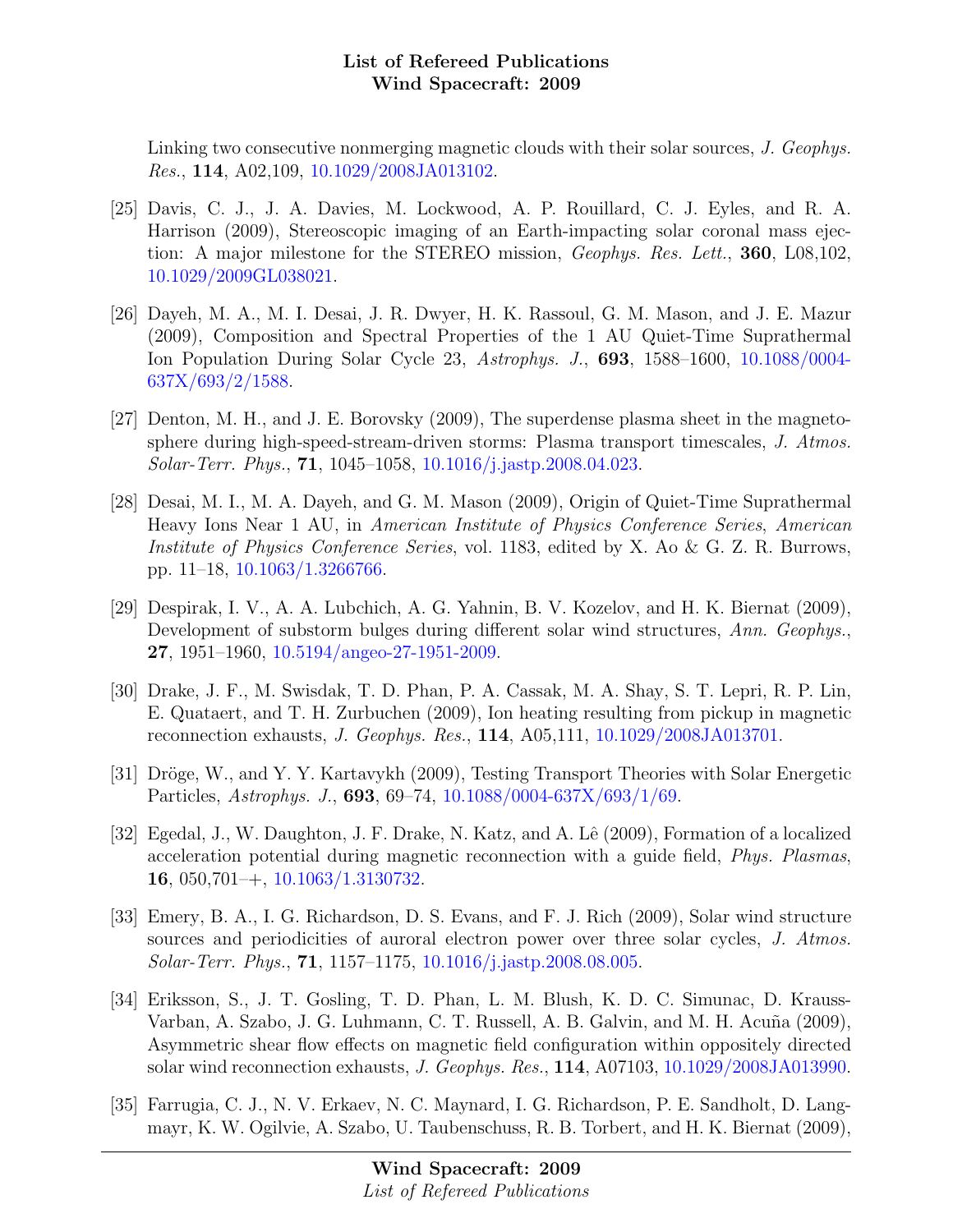Effects on the distant geomagnetic tail of a fivefold density drop in the inner sheath region of a magnetic cloud: A joint Wind-ACE study, Adv. Space Res., 44, 1288–1294, [10.1016/j.asr.2009.07.003.](http://dx.doi.org/10.1016/j.asr.2009.07.003)

- [36] Fear, R. C., S. E. Milan, A. N. Fazakerley, K.-H. Fornaçon, C. M. Carr, and I. Dandouras (2009), Simultaneous observations of flux transfer events by THEMIS, Cluster, Double Star, and SuperDARN: Acceleration of FTEs, J. Geophys. Res., 114, A10,213, [10.1029/2009JA014310.](http://dx.doi.org/10.1029/2009JA014310)
- [37] Feng, H. Q., and D. J. Wu (2009), Observations of a Small Interplanetary Magnetic Flux Rope Associated with a Magnetic Reconnection Exhaust, Astrophys. J., 705, 1385–1387, [10.1088/0004-637X/705/2/1385.](http://dx.doi.org/10.1088/0004-637X/705/2/1385)
- [38] Feng, H. Q., C. C. Lin, J. K. Chao, D. J. Wu, L. H. Lyu, and L. C. Lee (2009), Observations of an interplanetary switch-on shock driven by a magnetic cloud, *Geophys. Res.* Lett., **360**, L07, 106, [10.1029/2009GL037354.](http://dx.doi.org/10.1029/2009GL037354)
- [39] Feng, H. Q., J. M. Wang, and J. K. Chao (2009), Observations of a subcritical switch-on shock, Astron. & Astrophys., 503, 203–206, [10.1051/0004-6361/200811217.](http://dx.doi.org/10.1051/0004-6361/200811217)
- [40] Francia, P., U. Villante, and M. Vellante (2009), A Comparative Analysis of Ground, Magnetospheric and Interplanetary Observations of Long Period Magnetic Oscillations, Earth Moon and Planets, 104, 33–36, [10.1007/s11038-008-9244-0.](http://dx.doi.org/10.1007/s11038-008-9244-0)
- [41] Galvin, A. B., M. A. Popecki, K. D. C. Simunac, L. M. Kistler, L. Ellis, J. Barry, L. Berger, L. M. Blush, P. Bochsler, C. J. Farrugia, L. K. Jian, E. K. J. Kilpua, B. Klecker, M. Lee, Y. C.-M. Liu, J. L. Luhmann, E. Moebius, A. Opitz, C. T. Russell, B. Thompson, R. F. Wimmer-Schweingruber, and P. Wurz (2009), Solar wind ion trends and signatures: STEREO PLASTIC observations approaching solar minimum, Ann. Geophys., 27, 3909– 3922, [10.5194/angeo-27-3909-2009.](http://dx.doi.org/10.5194/angeo-27-3909-2009)
- [42] Gibson, S. E., J. U. Kozyra, G. de Toma, B. A. Emery, T. Onsager, and B. J. Thompson (2009), If the Sun is so quiet, why is the Earth ringing? A comparison of two solar minimum intervals, J. Geophys. Res., 114, A09105, [10.1029/2009JA014342.](http://dx.doi.org/10.1029/2009JA014342)
- [43] Gnavi, G., F. T. Gratton, C. J. Farrugia, and L. E. Bilbao (2009), Supersonic mixing layers: Stability of magnetospheric flanks models, J. Phys. Conf. Ser., 166, 012,022, [10.1088/1742-6596/166/1/012022.](http://dx.doi.org/10.1088/1742-6596/166/1/012022)
- [44] Golenetskii, S., R. Aptekar, E. Mazets, V. Pal'Shin, D. Frederiks, P. Oleynik, M. Ulanov, D. Svinkin, and T. Cline (2009), Konus-wind and Konus-RF observations of GRB 090618., GRB Coordinates Network, 9553, 1–+.
- [45] Golenetskii, S., R. Aptekar, E. Mazets, V. Pal'Shin, D. Frederiks, P. Oleynik, M. Ulanov, and D. Svinkin (2009), Konus-wind and Konus-RF observations of GRB 090709A., GRB Coordinates Network,  $9647, 1$ –+.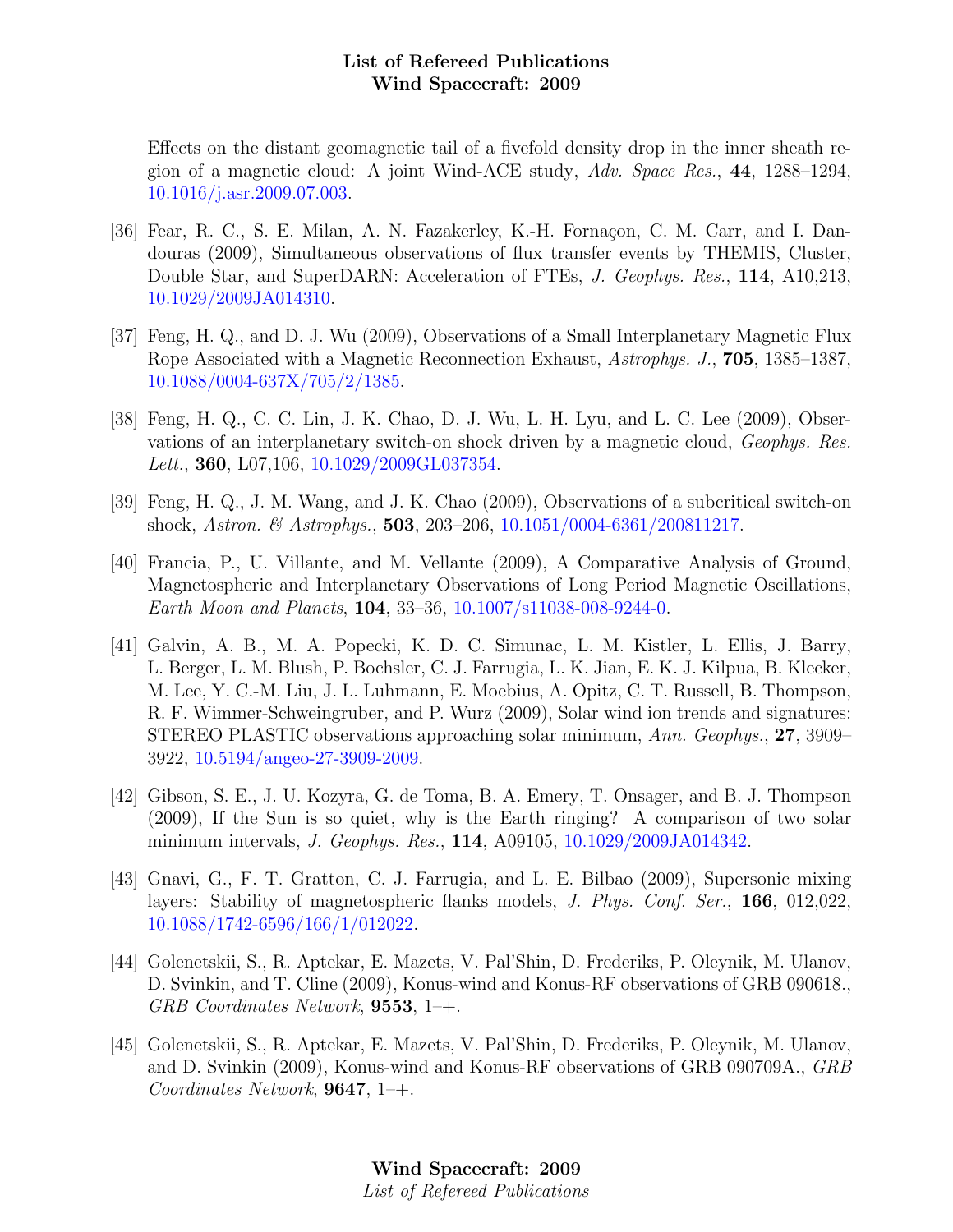- [46] Golenetskii, S., R. Aptekar, E. Mazets, V. Pal'Shin, D. Frederiks, P. Oleynik, M. Ulanov, D. Svinkin, and T. Cline (2009), Konus-wind and Konus-RF observations of GRB 090406.,  $GRB$  Coordinates Network, **9103**, 1–+.
- [47] Golenetskii, S., R. Aptekar, E. Mazets, V. Pal'Shin, D. Frederiks, P. Oleynik, M. Ulanov, D. Svinkin, and T. Cline (2009), Konus-wind and Konus-RF observations of GRB 090408b., GRB Coordinates Network,  $9121$ , 1–+.
- [48] Golenetskii, S., R. Aptekar, D. Frederiks, E. Mazets, V. Pal'Shin, P. Oleynik, M. Ulanov, D. Svinkin, and T. Cline (2009), Konus-wind and Konus-RF observations of GRB 090715B., GRB Coordinates Network,  $9679$ , 1–+.
- [49] Golenetskii, S., R. Aptekar, D. Frederiks, E. Mazets, V. Pal'Shin, P. Oleynik, M. Ulanov, D. Svinkin, and T. Cline (2009), Konus-wind and Konus-RF observations of GRB 090719.,  $GRB$  Coordinates Network, **9704**, 1–+.
- [50] Golenetskii, S., R. Aptekar, E. Mazets, V. Pal'Shin, D. Frederiks, P. Oleynik, M. Ulanov, D. Svinkin, and T. Cline (2009), Konus-wind and Konus-RF observations of GRB 090926A., GRB Coordinates Network,  $9959, 1$ –+.
- [51] Golenetskii, S., R. Aptekar, E. Mazets, V. Pal'Shin, D. Frederiks, P. Oleynik, M. Ulanov, D. Svinkin, and T. Cline (2009), Konus-wind and Konus-RF observations of GRB 091024., GRB Coordinates Network, 10083, 1–+.
- [52] Golenetskii, S., R. Aptekar, D. Frederiks, E. Mazets, V. Pal'Shin, P. Oleynik, M. Ulanov, and D. Svinkin (2009), Konus-wind and Konus-RF observations of GRB 091031., GRB Coordinates Network,  $10166$ , 1–+.
- [53] Gopalswamy, N., P. Mäkelä, H. Xie, S. Akiyama, and S. Yashiro (2009), CME interactions with coronal holes and their interplanetary consequences, J. Geophys. Res., 114, A00A22, [10.1029/2008JA013686.](http://dx.doi.org/10.1029/2008JA013686)
- [54] Gopalswamy, N., S. Yashiro, G. Michalek, G. Stenborg, A. Vourlidas, S. Freeland, and R. Howard (2009), The SOHO/LASCO CME Catalog, *Earth Moon and Planets*, 104, 295–313, [10.1007/s11038-008-9282-7.](http://dx.doi.org/10.1007/s11038-008-9282-7)
- [55] Gopalswamy, N., W. T. Thompson, J. M. Davila, M. L. Kaiser, S. Yashiro, P. Mäkelä, G. Michalek, J.-L. Bougeret, and R. A. Howard (2009), Relation Between Type II Bursts and CMEs Inferred from STEREO Observations, Solar Phys., 259, 227–254, [10.1007/s11207-009-9382-1.](http://dx.doi.org/10.1007/s11207-009-9382-1)
- [56] Gosling, J. T. (2009), Magnetic reconnection in the heliosphere: new insights from observations in the solar wind, in IAU Symposium, IAU Symposium, vol. 257, edited by N. Gopalswamy & D. F. Webb, pp. 367–377, [10.1017/S1743921309029597.](http://dx.doi.org/10.1017/S1743921309029597)
- [57] Grayson, J. A., S. Krucker, and R. P. Lin (2009), A Statistical Study of Spectral Hardening in Solar Flares and Related Solar Energetic Particle Events, Astrophys. J., 707, 1588–1594, [10.1088/0004-637X/707/2/1588.](http://dx.doi.org/10.1088/0004-637X/707/2/1588)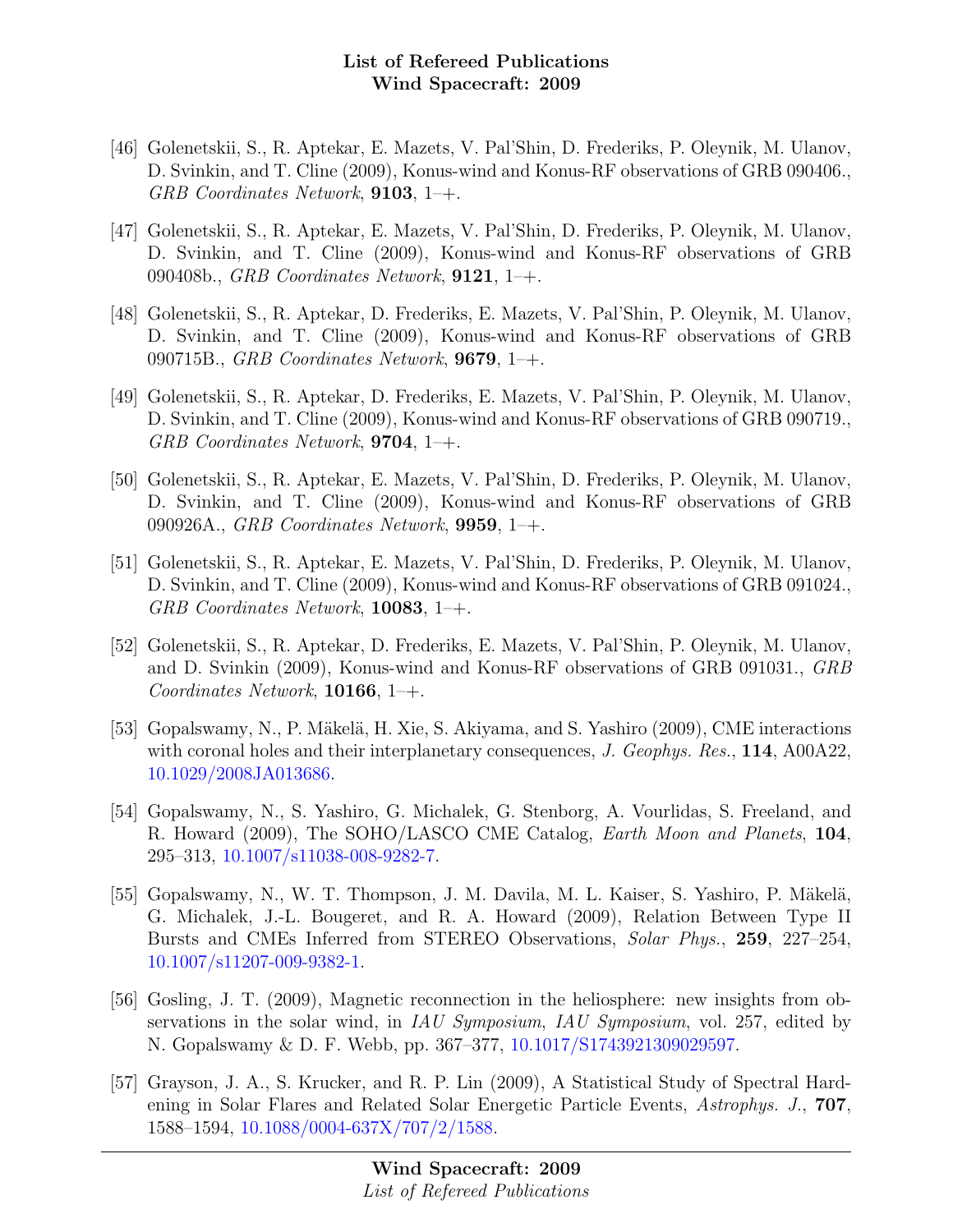- [58] Grib, S. A., and V. B. Belakhovsky (2009), Effect of the interplanetary secondary rarefaction waves on the geomagnetic field, Geomagnetism and Aeronomy, 49, 733–740, [10.1134/S001679320906005X.](http://dx.doi.org/10.1134/S001679320906005X)
- [59] Grigoryeva, I. Y., V. N. Borovik, M. A. Livshits, V. E. Abramov-Maximov, L. V. Opeikina, V. M. Bogod, and A. N. Korzhavin (2009), Post-Eruptive Arcade Formation in the 25 January 2007 CME/Flare Limb Event: Microwave Observations with the RATAN-600 Radio Telescope, Solar Phys., 260, 157–175, [10.1007/s11207-009-9426-6.](http://dx.doi.org/10.1007/s11207-009-9426-6)
- [60] Guo, J., Z. Yang, Q. Lu, and S. Wang (2009), The Nonlinear Evolution of Ion Cyclotron Waves in the Earth's Magnetosheath, *Plasma Sci. Tech.*, 11, 274–278, [10.1088/1009-](http://dx.doi.org/10.1088/1009-0630/11/3/05) [0630/11/3/05.](http://dx.doi.org/10.1088/1009-0630/11/3/05)
- [61] Hosokawa, K., T. Kashimoto, S. Suzuki, K. Shiokawa, Y. Otsuka, and T. Ogawa (2009), Motion of polar cap patches: A statistical study with all-sky airglow imager at Resolute Bay, Canada, J. Geophys. Res., 114, A04318, [10.1029/2008JA014020.](http://dx.doi.org/10.1029/2008JA014020)
- [62] Hurley, K., T. Cline, I. G. Mitrofanov, D. Golovin, M. L. Litvak, A. B. Sanin, W. Boynton, C. Fellows, K. Harshman, R. Starr, S. Golenetskii, R. Aptekar, E. Mazets, V. Pal'Shin, D. Frederiks, D. M. Smith, C. Wigger, W. Hajdas, A. Zehnder, A. von Kienlin, G. G. Lichti, A. Rau, K. Yamaoka, M. Ohno, Y. Fukazawa, T. Takahashi, M. Tashiro, Y. Terada, T. Murakami, K. Makishima, S. Barthelmy, J. Cummings, N. Gehrels, H. Krimm, J. Goldsten, E. Del Monte, M. Feroci, and M. Marisaldi (2009), The Status and Future of the Third Interplanetary Network, in American Institute of Physics Conference Series, American Institute of Physics Conference Series, vol. 1133, edited by C. Meegan, C. Kouveliotou, and N. Gehrels, pp. 55–57, [10.1063/1.3155966.](http://dx.doi.org/10.1063/1.3155966)
- [63] Huttunen-Heikinmaa, K., and E. Valtonen (2009), Interplanetary fast forward shocks and energetic storm particle events above 1.5 MeV, Ann. Geophys., 27, 767–779, [10.5194/angeo-27-767-2009.](http://dx.doi.org/10.5194/angeo-27-767-2009)
- [64] Issautier, K. (2009), Diagnostics of the Solar Wind Plasma, in Turbulence in Space Plasmas, Lecture Notes in Physics, Berlin Springer Verlag, vol. 778, edited by P. Cargill & L. Vlahos, pp.  $223$ –+,  $10.1007/978$ -3-642-00210-6.6.
- [65] Jackson, B. V., P. P. Hick, A. Buffington, M. M. Bisi, and J. M. Clover (2009), SMEI direct, 3-D-reconstruction sky maps, and volumetric analyses, and their comparison with SOHO and STEREO observations, Ann. Geophys., 27, 4097–4104, [10.5194/angeo-27-](http://dx.doi.org/10.5194/angeo-27-4097-2009) [4097-2009.](http://dx.doi.org/10.5194/angeo-27-4097-2009)
- [66] Jayachandran, P. T., R. B. Langley, J. W. MacDougall, S. C. Mushini, D. Pokhotelov, A. M. Hamza, I. R. Mann, D. K. Milling, Z. C. Kale, R. Chadwick, T. Kelly, D. W. Danskin, and C. S. Carrano (2009), Canadian High Arctic Ionospheric Network (CHAIN), Radio Sci., 44, RS0A03, [10.1029/2008RS004046.](http://dx.doi.org/10.1029/2008RS004046)
- [67] Jian, L. K., C. T. Russell, J. G. Luhmann, A. B. Galvin, and P. J. MacNeice (2009), Multi-Spacecraft Observations: Stream Interactions and Associated Structures, Solar Phys., 259, 345–360, [10.1007/s11207-009-9445-3.](http://dx.doi.org/10.1007/s11207-009-9445-3)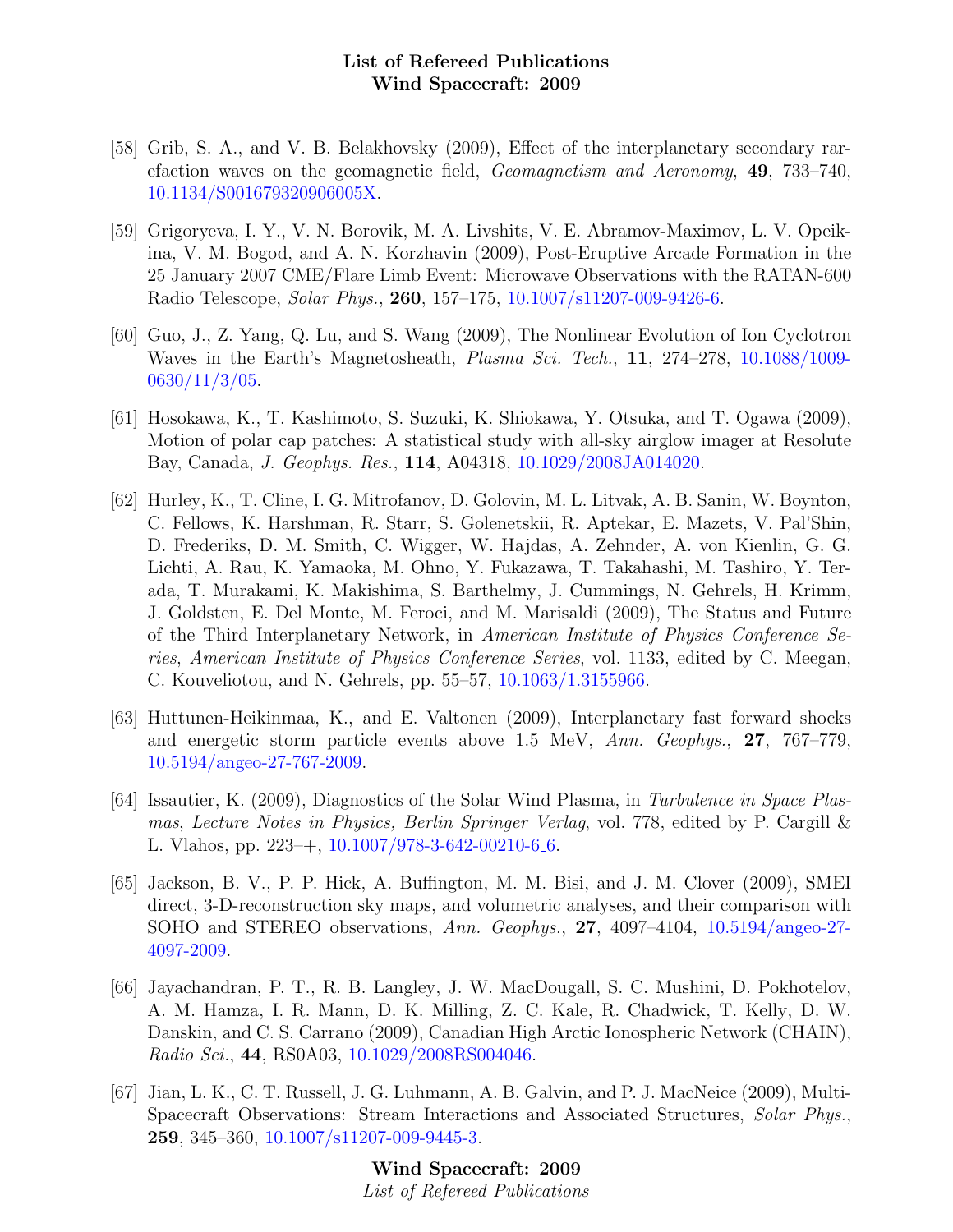- [68] Kahler, S. W., and B. R. Ragot (2009), Viewing radiation signatures of solar energetic particles in interplanetary space, Adv. Space Res., 43, 1484–1490, [10.1016/j.asr.2009.01.013.](http://dx.doi.org/10.1016/j.asr.2009.01.013)
- [69] Kahler, S. W., A. J. Tylka, and D. V. Reames (2009), A Comparison of Elemental Abundance Ratios in Sep Events in Fast and Slow Solar Wind Regions, Astrophys. J., 701, 561–570, [10.1088/0004-637X/701/1/561.](http://dx.doi.org/10.1088/0004-637X/701/1/561)
- [70] Kamei, S., A. Nakamizo, T. Tanaka, T. Obara, and H. Shimazu (2009), Development of the global simulation model of the heliosphere, Earth, Planets, and Space, 61, 581–584, [10.1186/BF03352927.](http://dx.doi.org/10.1186/BF03352927)
- [71] Kataoka, R., T. Ebisuzaki, K. Kusano, D. Shiota, S. Inoue, T. T. Yamamoto, and M. Tokumaru (2009), Three-dimensional MHD modeling of the solar wind structures associated with 13 December 2006 coronal mass ejection, J. Geophys. Res., 114, A10102, [10.1029/2009JA014167.](http://dx.doi.org/10.1029/2009JA014167)
- [72] Kazachenko, M. D., R. C. Canfield, D. W. Longcope, J. Qiu, A. Des Jardins, and R. W. Nightingale (2009), Sunspot Rotation, Flare Energetics, and Flux Rope Helicity: The Eruptive Flare on 2005 May 13, Astrophys. J., 704, 1146–1158, [10.1088/0004-](http://dx.doi.org/10.1088/0004-637X/704/2/1146)  $637X/704/2/1146$ .
- [73] Keika, K., R. Nakamura, W. Baumjohann, V. Angelopoulos, P. J. Chi, K. H. Glassmeier, M. Fillingim, W. Magnes, H. U. Auster, K. H. Fornaçon, G. D. Reeves, K. Yumoto, E. A. Lucek, C. M. Carr, and I. Dandouras (2009), Substorm expansion triggered by a sudden impulse front propagating from the dayside magnetopause, J. Geophys. Res.,  $114$ , A00C24, [10.1029/2008JA013445.](http://dx.doi.org/10.1029/2008JA013445)
- [74] Keika, K., R. Nakamura, W. Baumjohann, V. Angelopoulos, K. Kabin, K. H. Glassmeier, D. G. Sibeck, W. Magnes, H. U. Auster, K. H. Fornaçon, J. P. McFadden, C. W. Carlson, E. A. Lucek, C. M. Carr, I. Dandouras, and R. Rankin (2009), Deformation and evolution of solar wind discontinuities through their interactions with the Earth's bow shock, J. Geophys. Res., 114, A00C26, [10.1029/2008JA013481.](http://dx.doi.org/10.1029/2008JA013481)
- [75] Kilpua, E. K. J., P. C. Liewer, C. Farrugia, J. G. Luhmann, C. Möstl, Y. Li, Y. Liu, B. J. Lynch, C. T. Russell, A. Vourlidas, M. H. Acuna, A. B. Galvin, D. Larson, and J. A. Sauvaud (2009), Multispacecraft Observations of Magnetic Clouds and Their Solar Origins between 19 and 23 May 2007, Solar Phys., 254, 325–344, [10.1007/s11207-008-](http://dx.doi.org/10.1007/s11207-008-9300-y) [9300-y.](http://dx.doi.org/10.1007/s11207-008-9300-y)
- [76] Kilpua, E. K. J., J. G. Luhmann, J. Gosling, Y. Li, H. Elliott, C. T. Russell, L. Jian, A. B. Galvin, D. Larson, P. Schroeder, K. Simunac, and G. Petrie (2009), Small Solar Wind Transients and Their Connection to the Large-Scale Coronal Structure, Solar Phys., 256, 327–344, [10.1007/s11207-009-9366-1.](http://dx.doi.org/10.1007/s11207-009-9366-1)
- [77] Kilpua, E. K. J., J. Pomoell, A. Vourlidas, R. Vainio, J. Luhmann, Y. Li, P. Schroeder, A. B. Galvin, and K. Simunac (2009), STEREO observations of interplanetary coronal mass ejections and prominence deflection during solar minimum period, Ann. Geophys., 27, 4491–4503, [10.5194/angeo-27-4491-2009.](http://dx.doi.org/10.5194/angeo-27-4491-2009)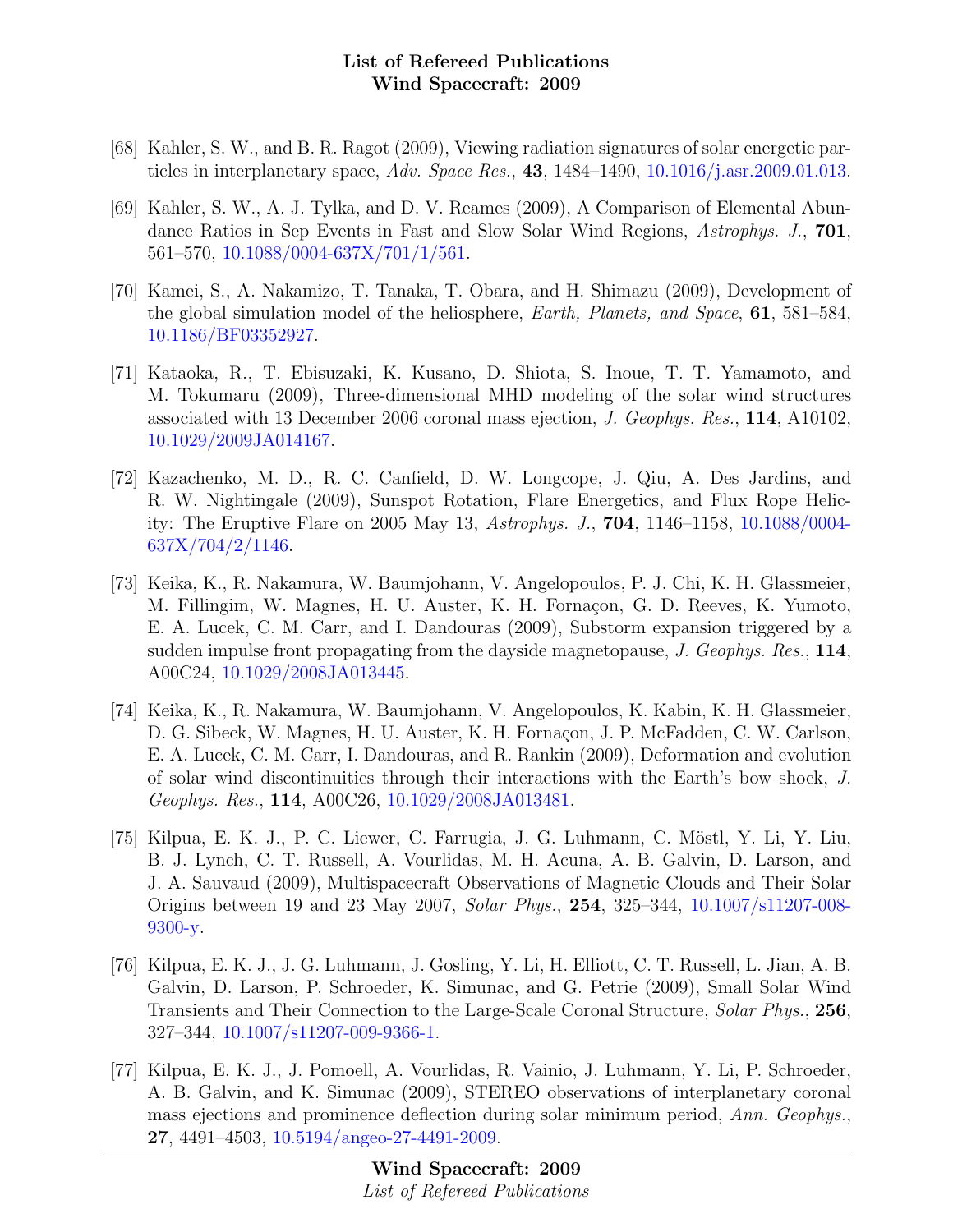- [78] Kim, E.-H., J. R. Johnson, I. H. Cairns, and D.-H. Lee (2009), Waves in Space Plasmas, in American Institute of Physics Conference Series, American Institute of Physics Conference Series, vol. 1187, edited by V. Bobkov & J.-M. Noterdaeme, pp. 13–20, [10.1063/1.3273713.](http://dx.doi.org/10.1063/1.3273713)
- [79] Kim, H.-J., L. R. Lyons, S. Zou, A. Boudouridis, D.-Y. Lee, C. Heinselman, and M. Mc-Cready (2009), Evidence that solar wind fluctuations substantially affect the strength of dayside ionospheric convection, J. Geophys. Res., 114, A11,305, [10.1029/2009JA014280.](http://dx.doi.org/10.1029/2009JA014280)
- [80] Kim, K.-H., K. S. Park, T. Ogino, D.-H. Lee, S.-K. Sung, and Y.-S. Kwak (2009), Global MHD simulation of the geomagnetic sudden commencement on 21 October 1999, J. Geophys. Res., 114, A08,212, [10.1029/2009JA014109.](http://dx.doi.org/10.1029/2009JA014109)
- [81] Kiyani, K. H., S. C. Chapman, and N. W. Watkins (2009), Pseudononstationarity in the scaling exponents of finite-interval time series, *Phys. Rev. E*, **79**, 036,109–+, [10.1103/PhysRevE.79.036109.](http://dx.doi.org/10.1103/PhysRevE.79.036109)
- [82] Kocharov, L., T. Laitinen, A. Al-Sawad, O. Saloniemi, E. Valtonen, and M. J. Reiner (2009), Gradual Solar Energetic Particle Event Associated with a Decelerating Shock Wave, Astrophys. J., 700, L51–L55, [10.1088/0004-637X/700/1/L51.](http://dx.doi.org/10.1088/0004-637X/700/1/L51)
- [83] Kontar, E. P., and H. A. S. Reid (2009), Onsets and Spectra of Impulsive Solar Energetic Electron Events Observed Near the Earth, Astrophys. J., 695, L140–L144, [10.1088/0004-](http://dx.doi.org/10.1088/0004-637X/695/2/L140) [637X/695/2/L140.](http://dx.doi.org/10.1088/0004-637X/695/2/L140)
- [84] Krucker, S., P. H. Oakley, and R. P. Lin (2009), Spectra of Solar Impulsive Electron Events Observed Near Earth, Astrophys. J., 691, 806–810, [10.1088/0004-637X/691/1/806.](http://dx.doi.org/10.1088/0004-637X/691/1/806)
- [85] Kubyshkina, M., V. Sergeev, N. Tsyganenko, V. Angelopoulos, A. Runov, H. Singer, K. H. Glassmeier, H. U. Auster, and W. Baumjohann (2009), Toward adapted timedependent magnetospheric models: A simple approach based on tuning the standard model, J. Geophys. Res., 114, A00C21, [10.1029/2008JA013547.](http://dx.doi.org/10.1029/2008JA013547)
- [86] Kullen, A., S. Ohtani, and T. Karlsson (2009), Geomagnetic signatures of auroral substorms preceded by pseudobreakups, J. Geophys. Res., 114, A04201, [10.1029/2008JA013712.](http://dx.doi.org/10.1029/2008JA013712)
- [87] Lam, H.-L. (2009), Enhancement of solar wind low-energy energetic particles as precursor of geomagnetic disturbance in operational geomagnetic forecast, Adv. Space Res., 43, 1299–1313, [10.1016/j.asr.2009.01.010.](http://dx.doi.org/10.1016/j.asr.2009.01.010)
- [88] Lara, A., and A. I. Borgazzi (2009), Dynamics of interplanetary CMEs and associated type II bursts, in IAU Symposium, IAU Symposium, vol. 257, edited by N. Gopalswamy & D. F. Webb, pp. 287–290, [10.1017/S1743921309029421.](http://dx.doi.org/10.1017/S1743921309029421)
- [89] Laurenza, M., E. W. Cliver, J. Hewitt, M. Storini, A. G. Ling, C. C. Balch, and M. L. Kaiser (2009), A technique for short-term warning of solar energetic particle events based on flare location, flare size, and evidence of particle escape, Space Weather, 70, S04,008, [10.1029/2007SW000379.](http://dx.doi.org/10.1029/2007SW000379)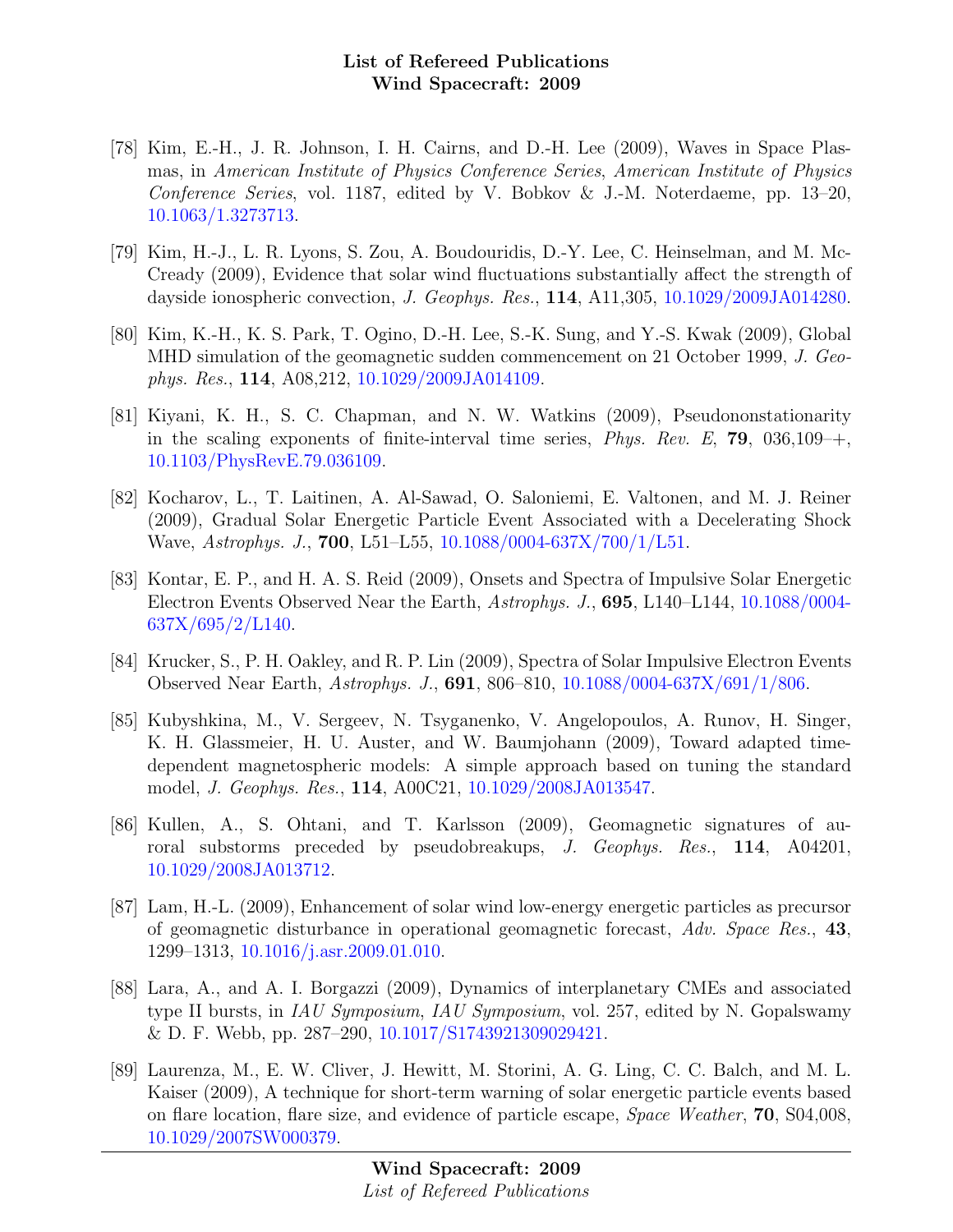- [90] Lavraud, B., J. T. Gosling, A. P. Rouillard, A. Fedorov, A. Opitz, J.-A. Sauvaud, C. Foullon, I. Dandouras, V. Génot, C. Jacquey, P. Louarn, C. Mazelle, E. Penou, T. D. Phan, D. E. Larson, J. G. Luhmann, P. Schroeder, R. M. Skoug, J. T. Steinberg, and C. T. Russell (2009), Observation of a Complex Solar Wind Reconnection Exhaust from Spacecraft Separated by over 1800  $R_E$ , Solar Phys., 256, 379–392, [10.1007/s11207-009-9341-x.](http://dx.doi.org/10.1007/s11207-009-9341-x)
- [91] Leamon, R. J., and S. W. McIntosh (2009), How the Solar Wind Ties to its Photospheric Origins, Astrophys. J. Lett., 697, L28–L32, [10.1088/0004-637X/697/1/L28.](http://dx.doi.org/10.1088/0004-637X/697/1/L28)
- [92] Lee, C. O., J. G. Luhmann, X. P. Zhao, Y. Liu, P. Riley, C. N. Arge, C. T. Russell, and I. de Pater (2009), Effects of the Weak Polar Fields of Solar Cycle 23: Investigation Using OMNI for the STEREO Mission Period, Solar Phys., 256, 345–363, [10.1007/s11207-009-](http://dx.doi.org/10.1007/s11207-009-9345-6) [9345-6.](http://dx.doi.org/10.1007/s11207-009-9345-6)
- [93] Leitner, M., C. J. Farrugia, A. Galvin, K. D. C. Simunac, H. K. Biernat, and V. A. Osherovich (2009), The Solar Wind Quasi-Invariant Observed by STEREO A and B at Solar Minimum 2007 and Comparison with Two Other Minima, Solar Phys., 259, 381– 388, [10.1007/s11207-009-9412-z.](http://dx.doi.org/10.1007/s11207-009-9412-z)
- [94] Leitner, M., Z. Vörös, and M. P. Leubner (2009), Introducing log-kappa distributions for solar wind analysis, J. Geophys. Res., 114, A12,104, [10.1029/2009JA014476.](http://dx.doi.org/10.1029/2009JA014476)
- [95] Lepping, R. P., T. W. Narock, and C.-C. Wu (2009), A scheme for finding the front boundary of an interplanetary magnetic cloud, Ann. Geophys., 27, 1295–1311, [10.5194/angeo-](http://dx.doi.org/10.5194/angeo-27-1295-2009)[27-1295-2009.](http://dx.doi.org/10.5194/angeo-27-1295-2009)
- [96] Li, C., Y. Dai, J.-C. Vial, C. J. Owen, S. A. Matthews, Y. H. Tang, C. Fang, and A. N. Fazakerley (2009), Solar source of energetic particles in interplanetary space during the 2006 December 13 event, Astron. & Astrophys., 503, 1013–1021, [10.1051/0004-](http://dx.doi.org/10.1051/0004-6361/200911986) [6361/200911986.](http://dx.doi.org/10.1051/0004-6361/200911986)
- [97] Li, H. J., X. S. Feng, P. B. Zuo, and Y. Q. Xie (2009), Inferring interplanetary flux rope orientation with the minimum residue method, J. Geophys. Res., 114, A03,102, [10.1029/2008JA013331.](http://dx.doi.org/10.1029/2008JA013331)
- [98] Li, W., J. Raeder, M. Øieroset, and T. D. Phan (2009), Cold dense magnetopause boundary layer under northward IMF: Results from THEMIS and MHD simulations, J. Geophys. Res., 114, A00C15, [10.1029/2008JA013497.](http://dx.doi.org/10.1029/2008JA013497)
- [99] Lin, C. C., H. Q. Feng, D. J. Wu, J. K. Chao, L. C. Lee, and L. H. Lyu (2009), Twospacecraft observations of an interplanetary slow shock, J. Geophys. Res., 114, A03,105, [10.1029/2008JA013154.](http://dx.doi.org/10.1029/2008JA013154)
- [100] Lockwood, M., and M. Owens (2009), The Accuracy of Using the Ulysses Result of the Spatial Invariance of the Radial Heliospheric Field to Compute the Open Solar Flux, Astrophys. J., 701, 964–973, [10.1088/0004-637X/701/2/964.](http://dx.doi.org/10.1088/0004-637X/701/2/964)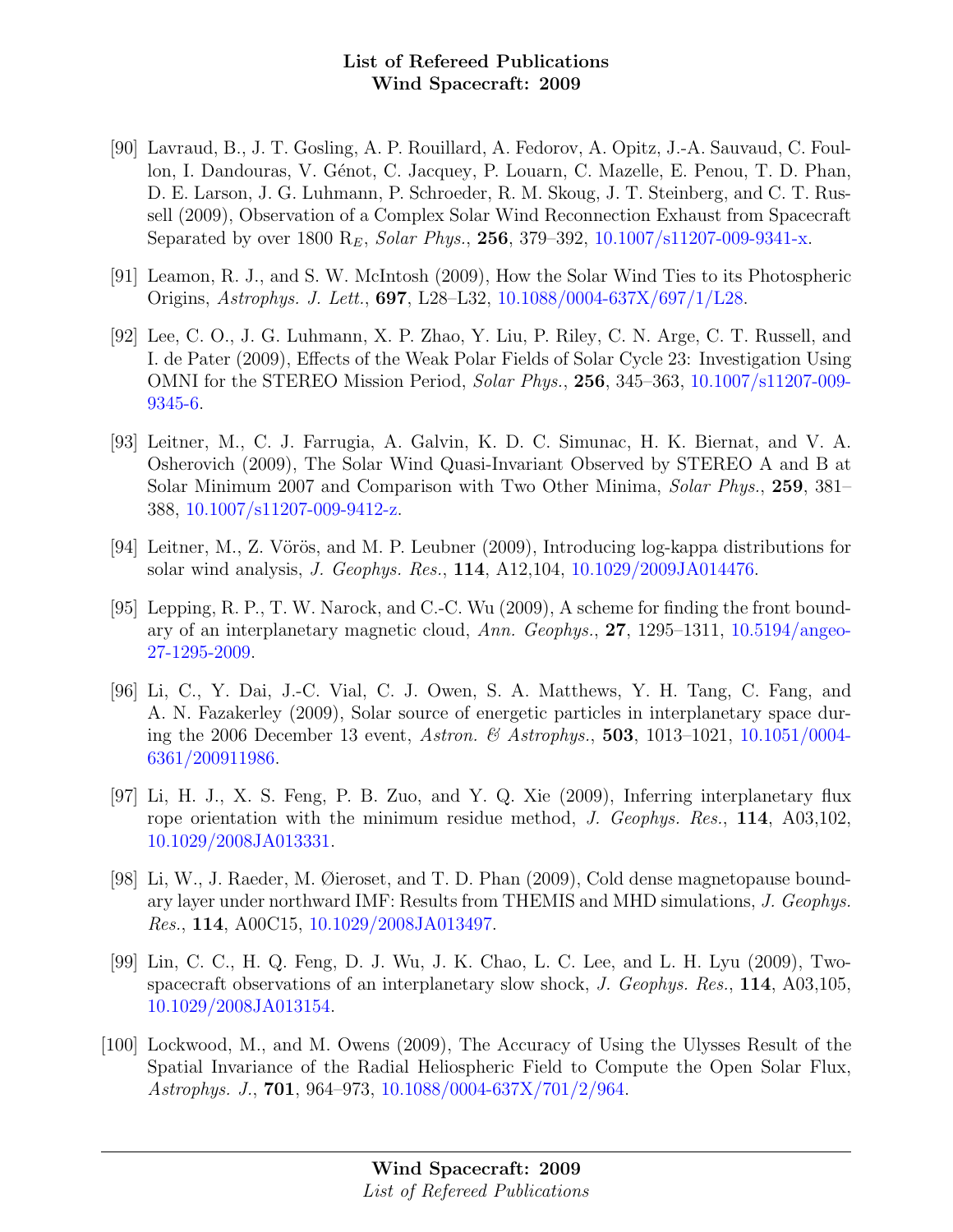- [101] Lockwood, M., M. Hairston, I. Finch, and A. Rouillard (2009), Transpolar voltage and polar cap flux during the substorm cycle and steady convection events, J. Geophys. Res., 114, A01210, [10.1029/2008JA013697.](http://dx.doi.org/10.1029/2008JA013697)
- [102] Lockwood, M., A. P. Rouillard, and I. D. Finch (2009), The Rise and Fall of Open Solar Flux During the Current Grand Solar Maximum, Astrophys. J., 700, 937–944, [10.1088/0004-637X/700/2/937.](http://dx.doi.org/10.1088/0004-637X/700/2/937)
- [103] Lockwood, M., M. Owens, and A. P. Rouillard (2009), Excess open solar magnetic flux from satellite data: 2. A survey of kinematic effects, J. Geophys. Res., 114, A11,104, [10.1029/2009JA014450.](http://dx.doi.org/10.1029/2009JA014450)
- [104] Lopez, R. E., J. G. Lyon, E. Mitchell, R. Bruntz, V. G. Merkin, S. Brogl, F. Toffoletto, and M. Wiltberger (2009), Why doesn't the ring current injection rate saturate?, J. Geophys. Res., 114, A02204, [10.1029/2008JA013141.](http://dx.doi.org/10.1029/2008JA013141)
- [105] Luan, X., W. Wang, A. G. Burns, S. C. Solomon, Y. Zhang, and L. J. Paxton (2009), Unusual declining phase of solar cycle 23: Weak semi-annual variations of auroral hemispheric power and geomagnetic activity, Geophys. Res. Lett., 36, L22102, [10.1029/2009GL040825.](http://dx.doi.org/10.1029/2009GL040825)
- [106] Luhmann, J. G., C. O. Lee, Y. Li, C. N. Arge, A. B. Galvin, K. Simunac, C. T. Russell, R. A. Howard, and G. Petrie (2009), Solar Wind Sources in the Late Declining Phase of Cycle 23: Effects of the Weak Solar Polar Field on High Speed Streams, Solar Phys., 256, 285–305, [10.1007/s11207-009-9354-5.](http://dx.doi.org/10.1007/s11207-009-9354-5)
- [107] MacDowall, R. J., I. G. Richardson, R. A. Hess, and G. Thejappa (2009), Re-examining the correlation of complex solar type III radio bursts and solar energetic particles, in IAU Symposium, IAU Symposium, vol. 257, edited by N. Gopalswamy & D. F. Webb, pp. 335–340, [10.1017/S1743921309029512.](http://dx.doi.org/10.1017/S1743921309029512)
- [108] MacNeice, P. (2009), Validation of community models: Identifying events in space weather model timelines, Space Weather, 7, S06004, [10.1029/2009SW000463.](http://dx.doi.org/10.1029/2009SW000463)
- [109] MacNeice, P. (2009), Validation of community models: 2. Development of a baseline using the Wang-Sheeley-Arge model, Space Weather, 7, S12002, [10.1029/2009SW000489.](http://dx.doi.org/10.1029/2009SW000489)
- [110] Mahrous, A., M. El-Nawawy, M. Hammam, and N. Ahmed (2009), Empirical model of the transit time of interplanetary coronal mass ejections, Solar System Research, 43, 128–135, [10.1134/S0038094609020051.](http://dx.doi.org/10.1134/S0038094609020051)
- [111] Mäkelä, P., N. Gopalswamy, S. Yashiro, S. Akiyama, H. Xie, and E. Valtonen (2009), SEPs and CMEs during cycle 23, in IAU Symposium, IAU Symposium, vol. 257, edited by N. Gopalswamy & D. F. Webb, pp. 475–477, [10.1017/S174392130902972X.](http://dx.doi.org/10.1017/S174392130902972X)
- [112] Malaspina, D. M., R. E. Ergun, and I. H. Cairns (2009), Plasma Emission at Shocks by the Eigenmode-Antenna Mechanism, in American Institute of Physics Conference Series, American Institute of Physics Conference Series, vol. 1183, edited by X. Ao & G. Z. R. Burrows, pp. 131–138, [10.1063/1.3266768.](http://dx.doi.org/10.1063/1.3266768)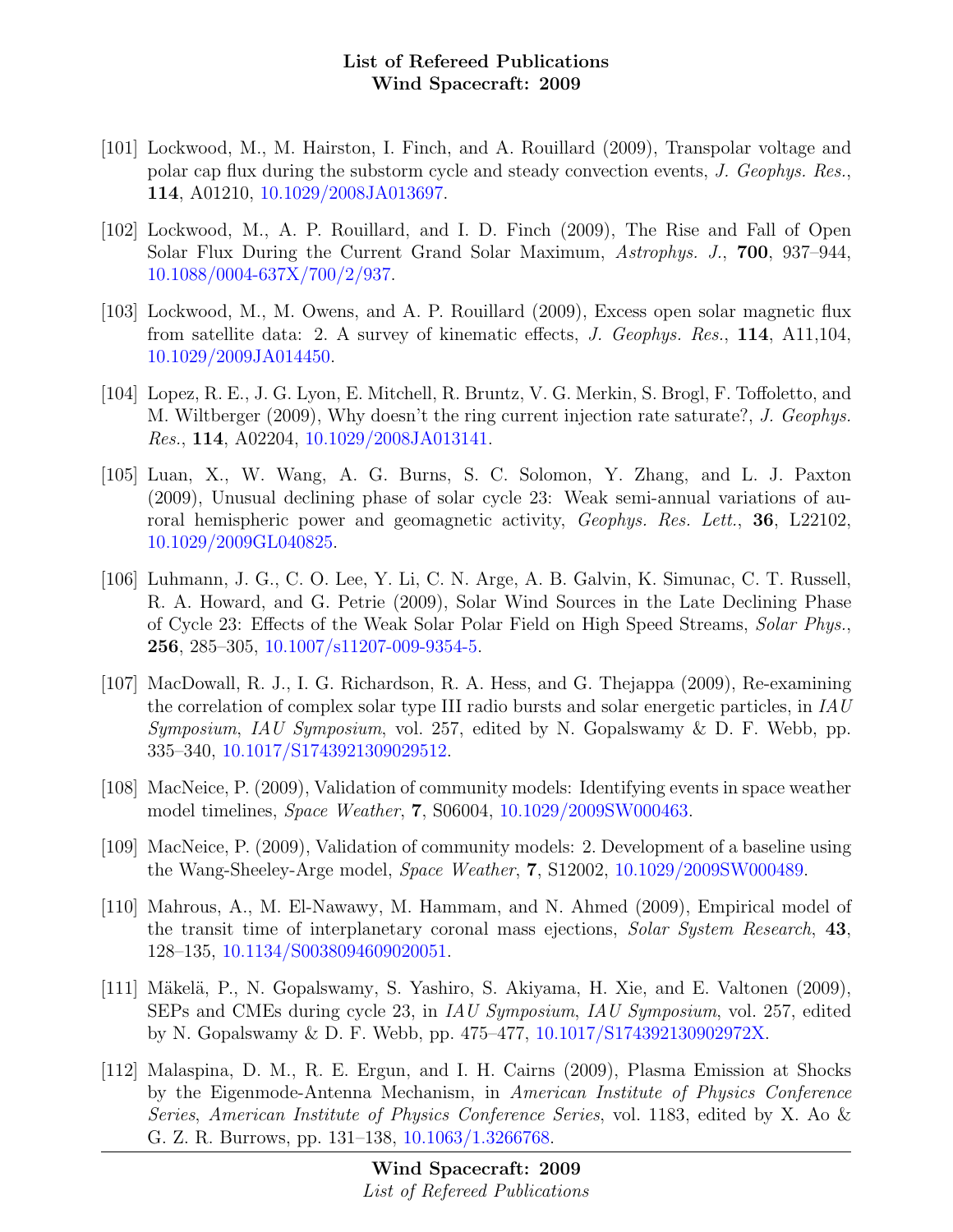- [113] Malaspina, D. M., B. Li, I. H. Cairns, P. A. Robinson, Z. Kuncic, and R. E. Ergun (2009), Terrestrial foreshock Langmuir waves: STEREO observations, theoretical modeling, and quasi-linear simulations, J. Geophys. Res., 114, A12101, [10.1029/2009JA014493.](http://dx.doi.org/10.1029/2009JA014493)
- [114] Mancuso, S., and A. Bemporad (2009), Interpretation of the SOHO/UVCS observations of two CME-driven shocks, Adv. Space Res., 44, 451–456, [10.1016/j.asr.2009.03.021.](http://dx.doi.org/10.1016/j.asr.2009.03.021)
- [115] Mandrini, C. H., M. S. Nakwacki, G. Attrill, L. van Driel-Gesztelyi, S. Dasso, and P. Démoulin (2009), The link between CME-associated dimmings and interplanetary magnetic clouds, in IAU Symposium, IAU Symposium, vol. 257, edited by N. Gopalswamy & D. F. Webb, pp. 265–270, [10.1017/S174392130902938X.](http://dx.doi.org/10.1017/S174392130902938X)
- [116] Mason, G. M., M. I. Desai, U. Mall, A. Korth, R. Bucik, T. T. von Rosenvinge, and K. D. Simunac (2009), In situ Observations of CIRs on STEREO, Wind, and ACE During 2007  $-$  2008, *Solar Phys.*, **256**, 393–408, [10.1007/s11207-009-9367-0.](http://dx.doi.org/10.1007/s11207-009-9367-0)
- [117] Mason, G. M., N. V. Nitta, C. M. S. Cohen, and M. E. Wiedenbeck (2009), Solar Energetic Particle <sup>3</sup>He-Rich Events from the Nearly Quiet Sun in 2007-2008, Astrophys. J., **700**, L56–L59, [10.1088/0004-637X/700/1/L56.](http://dx.doi.org/10.1088/0004-637X/700/1/L56)
- [118] Masson, S., K.-L. Klein, R. Bütikofer, E. Flückiger, V. Kurt, B. Yushkov, and S. Krucker (2009), Acceleration of Relativistic Protons During the 20 January 2005 Flare and CME, Solar Phys., 257, 305–322, [10.1007/s11207-009-9377-y.](http://dx.doi.org/10.1007/s11207-009-9377-y)
- [119] Matthews, S., D. Bewsher, and C. Davis (2009), Magnetic coupling in the solar system, Astron. Geophys., 50, 020,000-2, [10.1111/j.1468-4004.2009.50231.x.](http://dx.doi.org/10.1111/j.1468-4004.2009.50231.x)
- [120] Meier, R. R., C. Englert, D. Chua, D. Socker, J. M. Picone, T. Carter, J. Huba, S. Slinker, J. Krall, and W. Vincent (2009), Geospace imaging using Thomson scattering, J. Atmos. Solar-Terr. Phys., 71, 132–142, [10.1016/j.jastp.2008.10.007.](http://dx.doi.org/10.1016/j.jastp.2008.10.007)
- [121] Mitchell, D. G., J. F. Carbary, S. W. H. Cowley, T. W. Hill, and P. Zarka (2009), The Dynamics of Saturn's Magnetosphere, pp. 257–+, [10.1007/978-1-4020-9217-6](http://dx.doi.org/10.1007/978-1-4020-9217-6_10) 10.
- [122] Möstl, C. (2009), Multi-spacecraft studies of magnetic clouds and their origin on the sun, Ph.D. thesis, Karl Franzens Universität, Graz, Austria, advisor: C.J. Farrugia and H.K. Biernat.
- [123] Möstl, C., C. J. Farrugia, C. Miklenic, M. Temmer, A. B. Galvin, J. G. Luhmann, E. K. J. Kilpua, M. Leitner, T. Nieves-Chinchilla, A. Veronig, and H. K. Biernat (2009), Multispacecraft recovery of a magnetic cloud and its origin from magnetic reconnection on the Sun, J. Geophys. Res., 114, A04,102, [10.1029/2008JA013657.](http://dx.doi.org/10.1029/2008JA013657)
- [124] Möstl, C., C. J. Farrugia, H. K. Biernat, M. Leitner, E. K. J. Kilpua, A. B. Galvin, and J. G. Luhmann (2009), Optimized Grad - Shafranov Reconstruction of a Magnetic Cloud Using STEREO- Wind Observations, Solar Phys., 256, 427–441, [10.1007/s11207-](http://dx.doi.org/10.1007/s11207-009-9360-7) [009-9360-7.](http://dx.doi.org/10.1007/s11207-009-9360-7)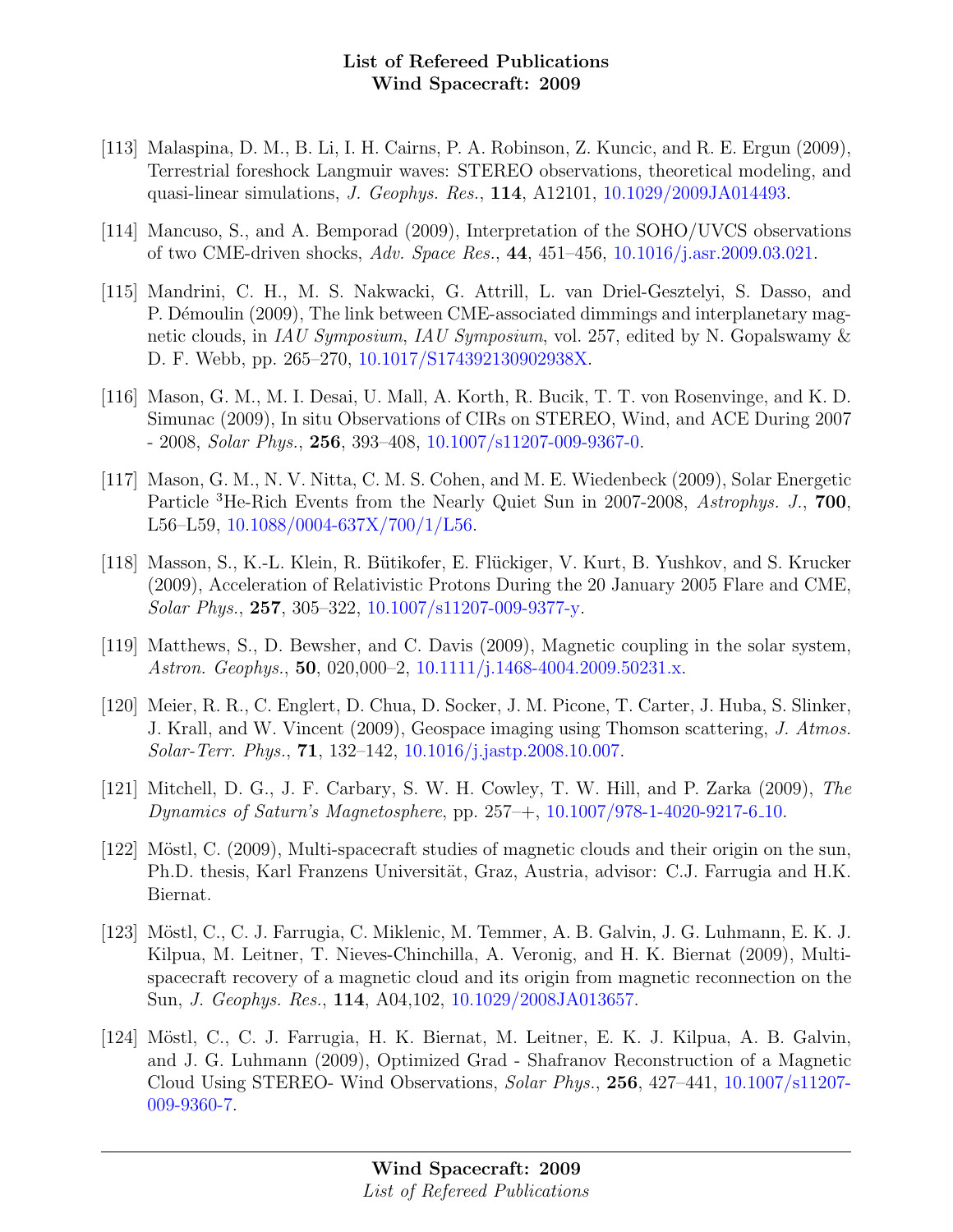- [125] Mthembu, S. H., S. B. Malinga, A. D. M. Walker, and L. Magnus (2009), Characterization of ultra low frequency (ULF) pulsations and the investigation of their possible source, Ann. Geophys., 27, 3287–3296, [10.5194/angeo-27-3287-2009.](http://dx.doi.org/10.5194/angeo-27-3287-2009)
- [126] Newell, P. T., K. Liou, and G. R. Wilson (2009), Polar cap particle precipitation and aurora: Review and commentary, J. Atmos. Solar-Terr. Phys., 71, 199–215, [10.1016/j.jastp.2008.11.004.](http://dx.doi.org/10.1016/j.jastp.2008.11.004)
- [127] Nishino, M. N., K. Maezawa, M. Fujimoto, Y. Saito, S. Yokota, K. Asamura, T. Tanaka, H. Tsunakawa, M. Matsushima, F. Takahashi, T. Terasawa, H. Shibuya, and H. Shimizu (2009), Pairwise energy gain-loss feature of solar wind protons in the near-Moon wake, Geophys. Res. Lett., 361, L12,108, [10.1029/2009GL039049.](http://dx.doi.org/10.1029/2009GL039049)
- [128] Pahud, D. M., I. J. Rae, I. R. Mann, K. R. Murphy, and V. Amalraj (2009), Ground-based Pc5 ULF wave power: Solar wind speed and MLT dependence, J. Atmos. Solar-Terr. Phys., 71, 1082–1092, [10.1016/j.jastp.2008.12.004.](http://dx.doi.org/10.1016/j.jastp.2008.12.004)
- [129] Panchenko, M., H. O. Rucker, and M. L. Kaiser (2009), Jovian non-Io decametric arcs: Occurrence periodicity of System III  $+$  1.5%, in European Planetary Science Congress 2009, pp. 527–+.
- [130] Parnowski, A. S. (2009), Regression modeling method of space weather prediction, Astrophys. Space Sci., 323, 169–180, [10.1007/s10509-009-0060-4.](http://dx.doi.org/10.1007/s10509-009-0060-4)
- [131] Pedatella, N. M., J. Lei, K. M. Larson, and J. M. Forbes (2009), Observations of the ionospheric response to the 15 December 2006 geomagnetic storm: Long-duration positive storm effect, J. Geophys. Res., 114, A12,313, [10.1029/2009JA014568.](http://dx.doi.org/10.1029/2009JA014568)
- [132] Perrone, L., M. Parisi, A. Meloni, M. Damasso, and M. Galliani (2009), Study on solar sources and polar cap absorption events recorded in Antarctica, Adv. Space Res., 43, 1660–1668, [10.1016/j.asr.2008.03.034.](http://dx.doi.org/10.1016/j.asr.2008.03.034)
- [133] Phan, T. D., J. T. Gosling, and M. S. Davis (2009), Prevalence of extended reconnection X-lines in the solar wind at 1 AU, Geophys. Res. Lett., 360, L09108, [10.1029/2009GL037713.](http://dx.doi.org/10.1029/2009GL037713)
- [134] Pick, M., A. Kerdraon, F. Auchère, G. Stenborg, A. Bouteille, and E. Soubrié (2009), Coronal and Interplanetary Structures Associated with Type III Bursts, Solar Phys., 256, 101–110, [10.1007/s11207-009-9359-0.](http://dx.doi.org/10.1007/s11207-009-9359-0)
- [135] Plaschke, F., K.-H. Glassmeier, D. G. Sibeck, H. U. Auster, O. D. Constantinescu, V. Angelopoulos, and W. Magnes (2009), Magnetopause surface oscillation frequencies at different solar wind conditions, Ann. Geophys., 27, 4521–4532, [10.5194/angeo-27-4521-2009.](http://dx.doi.org/10.5194/angeo-27-4521-2009)
- [136] Podesta, J. J., B. D. G. Chandran, A. Bhattacharjee, D. A. Roberts, and M. L. Goldstein (2009), Scale-dependent angle of alignment between velocity and magnetic field fluctuations in solar wind turbulence, J. Geophys. Res., 114, A01,107, [10.1029/2008JA013504.](http://dx.doi.org/10.1029/2008JA013504)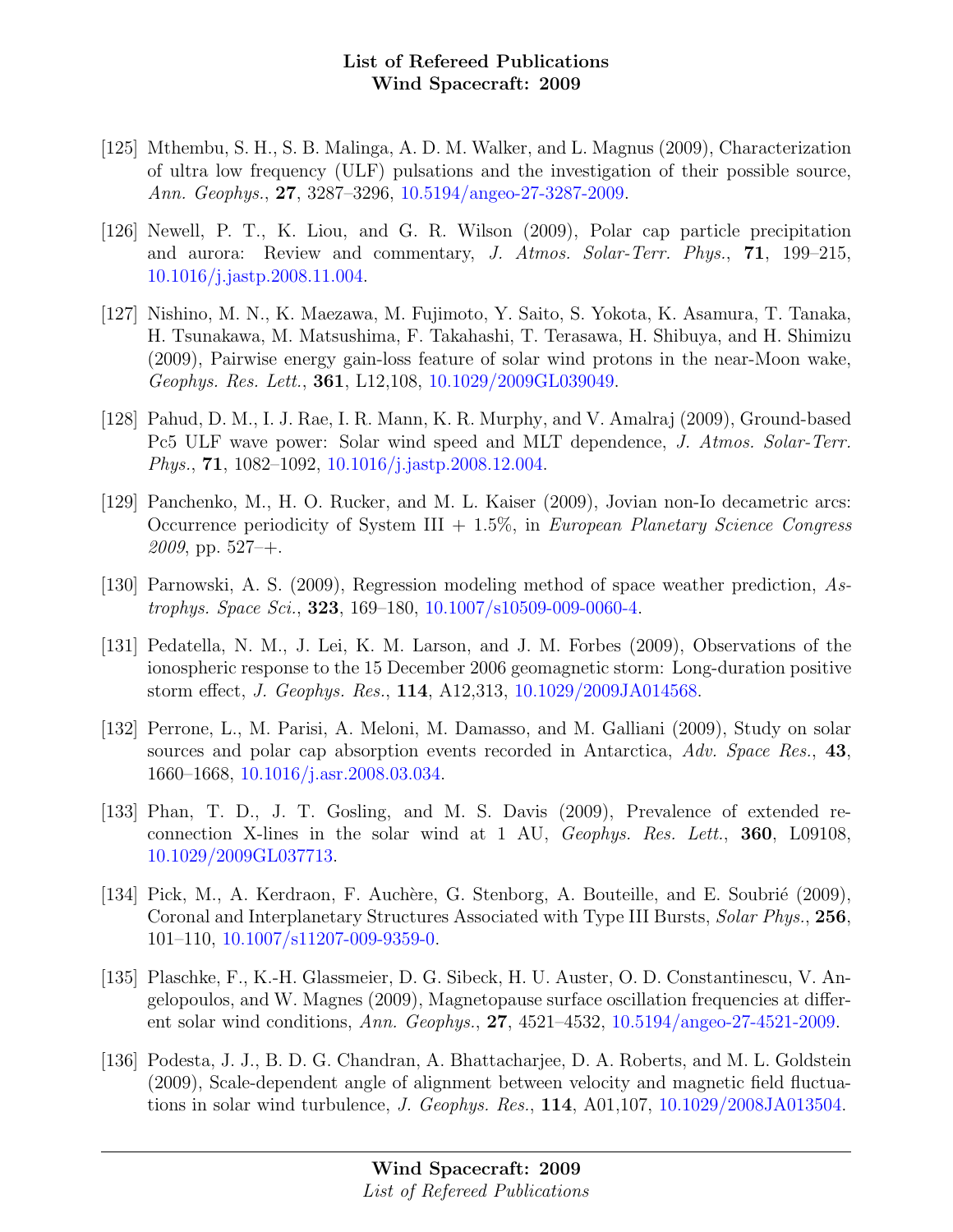- [137] Pothitakis, G., P. Preka-Papadema, X. Moussas, C. Caroubalos, C. Alissandrakis, P. Tsitsipis, A. Kontogeorgos, and A. Hillaris (2009), Relation between coronal type II bursts, associated flares and CMEs, in IAU Symposium, IAU Symposium, vol. 257, edited by N. Gopalswamy & D. F. Webb, pp. 299–301, [10.1017/S1743921309029457.](http://dx.doi.org/10.1017/S1743921309029457)
- [138] Prakash, O., S. Umapathy, A. Shanmugaraju, and B. Vršnak (2009), Type II bursts in Meter and Decameter - Hectometer Wavelength Ranges and Their Relation to Flares and CMEs, Solar Phys., 258, 105–118, [10.1007/s11207-009-9396-8.](http://dx.doi.org/10.1007/s11207-009-9396-8)
- [139] Prokudina, V. S., V. N. Kuril'Chik, Y. I. Yermolaev, K. Kudela, and M. Slivka (2009), Peculiarities of long-wave radio bursts from solar flares preceding strong geomagnetic storms, Cosmic Res., 47, 14–21, [10.1134/S001095250901002X.](http://dx.doi.org/10.1134/S001095250901002X)
- [140] Pulkkinen, A., A. Taktakishvili, D. Odstrcil, and W. Jacobs (2009), Novel approach to geomagnetically induced current forecasts based on remote solar observations, Space Weather, 7, 08005, [10.1029/2008SW000447.](http://dx.doi.org/10.1029/2008SW000447)
- [141] Ragot, B. R. (2009), Statistics of Turbulent Field Variations, Non-Gaussianity and Intermittency, Astrophys. J., 696, 1576–1588, [10.1088/0004-637X/696/2/1576.](http://dx.doi.org/10.1088/0004-637X/696/2/1576)
- [142] Reames, D. V. (2009), Solar Release Times of Energetic Particles in Ground-Level Events, Astrophys. J., 693, 812–821, [10.1088/0004-637X/693/1/812.](http://dx.doi.org/10.1088/0004-637X/693/1/812)
- [143] Reames, D. V., S. W. Kahler, and A. J. Tylka (2009), Anomalous Cosmic Rays as Probes of Magnetic Clouds, Astrophys. J., 700, L196–L199, [10.1088/0004-637X/700/2/L196.](http://dx.doi.org/10.1088/0004-637X/700/2/L196)
- [144] Reiner, M. J., K. Goetz, J. Fainberg, M. L. Kaiser, M. Maksimovic, B. Cecconi, S. Hoang, S. D. Bale, and J.-L. Bougeret (2009), Multipoint Observations of Solar Type III Radio Bursts from STEREO and Wind, Solar Phys., 259, 255–276, [10.1007/s11207-009-9404-z.](http://dx.doi.org/10.1007/s11207-009-9404-z)
- [145] Rodriguez, L., A. N. Zhukov, C. Cid, Y. Cerrato, E. Saiz, H. Cremades, S. Dasso, M. Menvielle, A. Aran, C. Mandrini, S. Poedts, and B. Schmieder (2009), Three frontside full halo coronal mass ejections with a nontypical geomagnetic response, *Space Weather*, **70**, S06,003, [10.1029/2008SW000453.](http://dx.doi.org/10.1029/2008SW000453)
- [146] Romanova, N., and V. Pilipenko (2009), ULF wave indices to characterize the solar wind-magnetosphere interaction and relativistic electron dynamics, Acta Geophys., 57, 158–170, [10.2478/s11600-008-0064-4.](http://dx.doi.org/10.2478/s11600-008-0064-4)
- [147] Runov, A., V. Angelopoulos, V. A. Sergeev, K.-H. Glassmeier, U. Auster, J. McFadden, D. Larson, and I. Mann (2009), Global properties of magnetotail current sheet flapping: THEMIS perspectives, Ann. Geophys., 27, 319–328, [10.5194/angeo-27-319-2009.](http://dx.doi.org/10.5194/angeo-27-319-2009)
- [148] Safránková, J., M. Hayosh, O. Gutynska, Z. Němeček, and L. Přech (2009), Reliability of prediction of the magnetosheath  $B_Z$  component from interplanetary magnetic field observations, J. Geophys. Res., 114, A12213, [10.1029/2009JA014552.](http://dx.doi.org/10.1029/2009JA014552)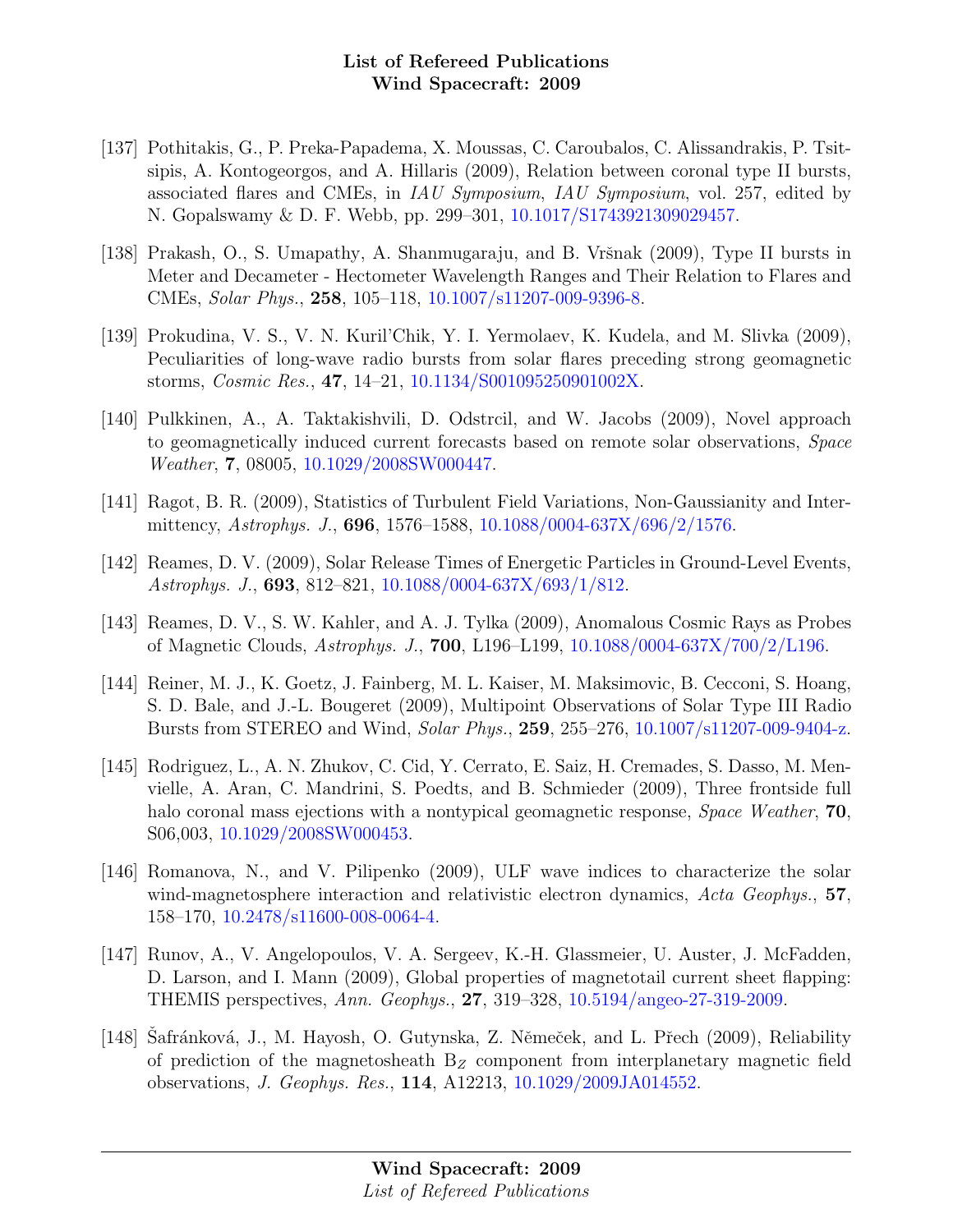- [149] Salem, C., A. Mangeney, S. D. Bale, and P. Veltri (2009), Solar Wind Magnetohydrodynamics Turbulence: Anomalous Scaling and Role of Intermittency, Astrophys. J., 702, 537–553, [10.1088/0004-637X/702/1/537.](http://dx.doi.org/10.1088/0004-637X/702/1/537)
- [150] Sandanger, M. I., F. Søraas, M. Sørbø, K. Aarsnes, K. Oksavik, and D. S. Evans (2009), Relativistic electron losses related to EMIC waves during CIR and CME storms, J. Atmos. Solar-Terr. Phys., 71, 1126–1144, [10.1016/j.jastp.2008.07.006.](http://dx.doi.org/10.1016/j.jastp.2008.07.006)
- [151] Sandholt, P. E., and C. J. Farrugia (2009), Plasma flow channels at the dawn/dusk polar cap boundaries: momentum transfer on old open field lines and the roles of IMF  $B_y$  and conductivity gradients, Ann. Geophys., 27, 1527–1554, [10.5194/angeo-27-1527-2009.](http://dx.doi.org/10.5194/angeo-27-1527-2009)
- [152] Sarris, T., X. Li, and H. J. Singer (2009), A long-duration narrowband Pc5 pulsation, J. Geophys. Res., 114, A01,213, [10.1029/2007JA012660.](http://dx.doi.org/10.1029/2007JA012660)
- [153] Schlickeiser, R., S. Artmann, and W. Droge (2009), Interplanetary Plasma Scattering Diagnostics from Anisotropy-time Profiles of Solar Energetic Particles, The Open Plasma Phys. J., 2, 1–7, [10.2174/1876534300902010001.](http://dx.doi.org/10.2174/1876534300902010001)
- [154] Seki, Y., M. N. Nishino, M. Fujimoto, Y. Miyashita, K. Keika, H. Hasegawa, K. Okabe, Y. Kasaba, T. Terasawa, T. I. Yamamoto, I. Shinohara, Y. Saito, and T. Mukai (2009), Observations of loss cone-shaped back streaming energetic protons upstream of the Earth's bow shock, J. Geophys. Res., 114, A11,106, [10.1029/2009JA014136.](http://dx.doi.org/10.1029/2009JA014136)
- [155] Selesnick, R. S., and S. G. Kanekal (2009), Variability of the total radiation belt electron content, J. Geophys. Res., 114, A02,203, [10.1029/2008JA013432.](http://dx.doi.org/10.1029/2008JA013432)
- [156] Shanmugarju, A., Y.-J. Moon, K.-S. Cho, and S. Umapathy (2009), Effects of Source Position on the DH-Type II CME Properties, J. Korean Astron. Soc., 42, 55–60.
- [157] Shue, J.-H., Y. Kamide, and J. W. Gjerloev (2009), Effects of solar wind density on auroral electrojets and brightness under influence of substorms, Ann. Geophys., 27, 113– 119, [10.5194/angeo-27-113-2009.](http://dx.doi.org/10.5194/angeo-27-113-2009)
- [158] Simnett, G. M. (2009), On the timescale and location of <sup>3</sup>He acceleration, Astron.  $\mathcal{C}$ Astrophys., 507, 469–480, [10.1051/0004-6361/200912514.](http://dx.doi.org/10.1051/0004-6361/200912514)
- [159] Soucek, J., O. Santolik, T. Dudok de Wit, and J. S. Pickett (2009), Cluster multispacecraft measurement of spatial scales of foreshock Langmuir waves, J. Geophys. Res., 114, A02,213, [10.1029/2008JA013770.](http://dx.doi.org/10.1029/2008JA013770)
- [160] Stanislavsky, A. A., A. A. Konovalenko, H. O. Rucker, E. P. Abranin, M. L. Kaiser, V. V. Dorovskyy, V. N. Mel'nik, and A. Lecacheux (2009), Antenna performance analysis for decameter solar radio observations, Astron. Nachr., 330, 691–+, [10.1002/asna.200911226.](http://dx.doi.org/10.1002/asna.200911226)
- [161] Steinhilber, F., J. Beer, and C. Fröhlich (2009), Total solar irradiance during the Holocene, Geophys. Res. Lett., 36, L19704, [10.1029/2009GL040142.](http://dx.doi.org/10.1029/2009GL040142)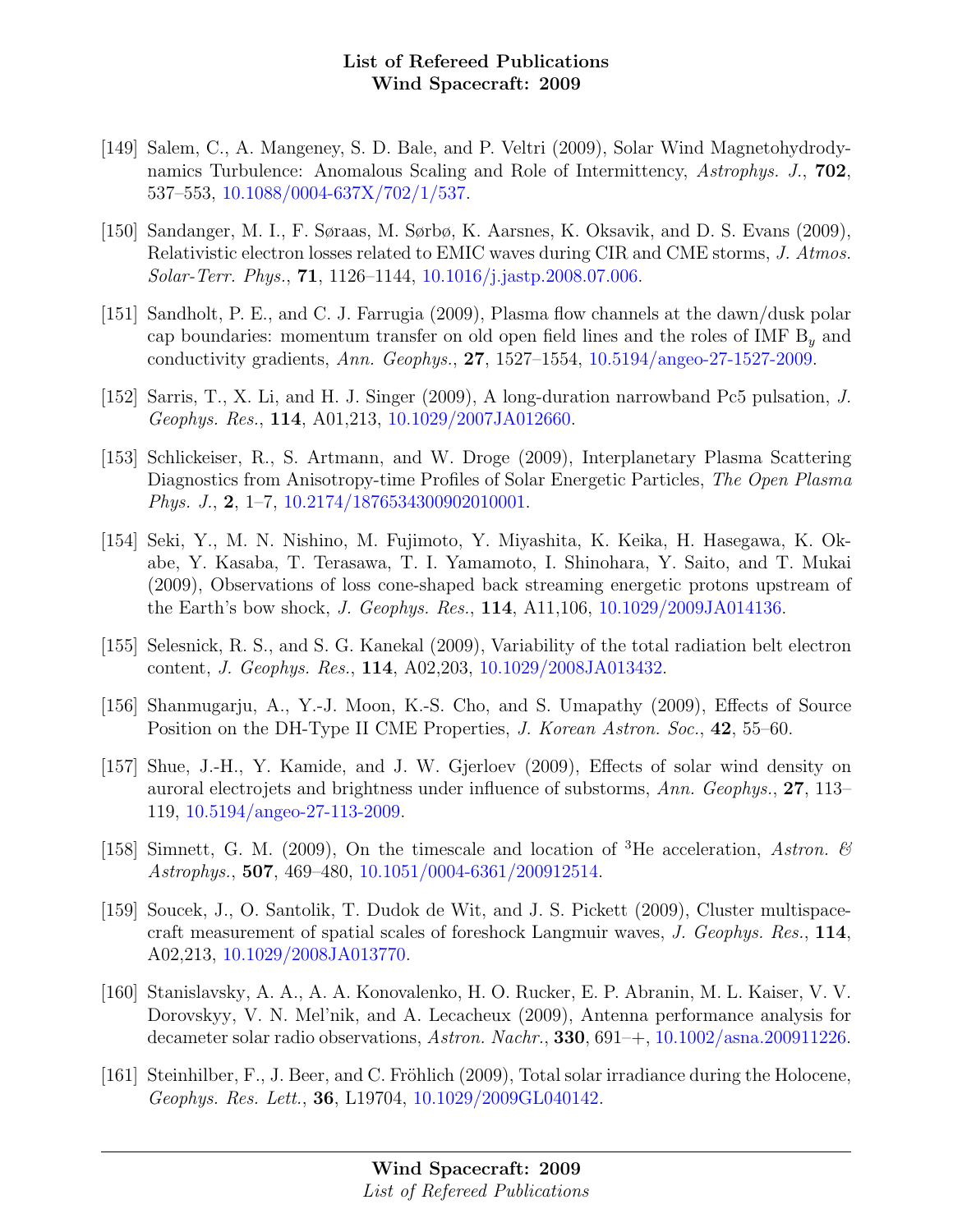- [162] Sugita, S., K. Yamaoka, M. Ohno, M. S. Tashiro, Y. E. Nakagawa, Y. Urata, V. Pal'Shin, S. Golenetskii, T. Sakamoto, J. Cummings, H. Krimm, M. Stamatikos, A. Parsons, S. Barthelmy, and N. Gehrels (2009), Suzaku-WAM, Konus-Wind, and Swift-BAT Observations of Prompt Emission of the High-Redshift GRB 050904, Publ. Astron. Soc. Japan, 61, 521–527, [10.1093/pasj/61.3.521.](http://dx.doi.org/10.1093/pasj/61.3.521)
- [163] Sung, S.-K., K. Marubashi, K.-S. Cho, Y.-H. Kim, K.-H. Kim, J. Chae, Y.-J. Moon, and I.-H. Kim (2009), A Comparison of the Initial Speed of Coronal Mass Ejections with the Magnetic Flux and Magnetic Helicity of Magnetic Clouds, Astrophys. J., 699, 298–304, [10.1088/0004-637X/699/1/298.](http://dx.doi.org/10.1088/0004-637X/699/1/298)
- [164] Tan, L. C., D. V. Reames, C. K. Ng, O. Saloniemi, and L. Wang (2009), Observational Evidence on the Presence of an Outer Reflecting Boundary in Solar Energetic Particle Events, Astrophys. J., 701, 1753–1764, [10.1088/0004-637X/701/2/1753.](http://dx.doi.org/10.1088/0004-637X/701/2/1753)
- [165] Teh, W.-L., B. U. O. Sonnerup, Q. Hu, and C. J. Farrugia  $(2009)$ , Reconstruction of a large-scale reconnection exhaust structure in the solar wind, Ann. Geophys., 27, 807–822, [10.5194/angeo-27-807-2009.](http://dx.doi.org/10.5194/angeo-27-807-2009)
- [166] Thrane, E., K. Abe, Y. Hayato, T. Iida, M. Ikeda, J. Kameda, K. Kobayashi, Y. Koshio, M. Miura, S. Moriyama, M. Nakahata, S. Nakayama, Y. Obayashi, H. Ogawa, H. Sekiya, M. Shiozawa, Y. Suzuki, A. Takeda, Y. Takenaga, Y. Takeuchi, K. Ueno, K. Ueshima, H. Watanabe, S. Yamada, M. R. Vagins, S. Hazama, I. Higuchi, C. Ishihara, T. Kajita, K. Kaneyuki, G. Mitsuka, H. Nishino, K. Okumura, N. Tanimoto, F. Dufour, E. Kearns, M. Litos, J. L. Raaf, J. L. Stone, L. R. Sulak, M. Goldhaber, K. Bays, D. Casper, J. P. Cravens, W. R. Kropp, S. Mine, C. Regis, M. B. Smy, H. W. Sobel, K. S. Ganezer, J. Hill, W. E. Keig, J. S. Jang, I. S. Jeong, J. Y. Kim, I. T. Lim, M. Fechner, K. Scholberg, C. W. Walter, R. Wendell, S. Tasaka, J. G. Learned, S. Matsuno, Y. Watanabe, T. Hasegawa, T. Ishida, T. Ishii, T. Kobayashi, T. Nakadaira, K. Nakamura, K. Nishikawa, Y. Oyama, K. Sakashita, T. Sekiguchi, T. Tsukamoto, A. T. Suzuki, A. K. Ichikawa, A. Minamino, T. Nakaya, M. Yokoyama, S. Dazeley, R. Svoboda, A. Habig, Y. Fukuda, Y. Itow, T. Tanaka, C. K. Jung, G. Lopez, C. McGrew, C. Yanagisawa, N. Tamura, Y. Idehara, H. Ishino, A. Kibayashi, M. Sakuda, Y. Kuno, M. Yoshida, S. B. Kim, B. S. Yang, T. Ishizuka, H. Okazawa, Y. Choi, H. K. Seo, Y. Furuse, K. Nishijima, Y. Yokosawa, M. Koshiba, Y. Totsuka, S. Chen, G. Gong, Y. Heng, T. Xue, Z. Yang, H. Zhang, D. Kielczewska, P. Mijakowski, H. G. Berns, K. Connolly, M. Dziomba, The Super-Kamiokande Collaboration, and R. J. Wilkes (2009), Search for Neutrinos from GRB 080319B at Super-Kamiokande, Astrophys. J., 697, 730–734, [10.1088/0004-637X/697/1/730.](http://dx.doi.org/10.1088/0004-637X/697/1/730)
- [167] Toivanen, P. K., and P. Janhunen (2009), Electric Sailing under Observed Solar Wind Conditions, Astrophys. Space Sci. Trans., 5, 61–69, [10.5194/astra-5-61-2009.](http://dx.doi.org/10.5194/astra-5-61-2009)
- [168] Tokumaru, M., M. Kojima, K. Fujiki, and K. Hayashi (2009), Non-dipolar solar wind structure observed in the cycle  $23/24$  minimum, *Geophys. Res. Lett.*, **360**, L09,101, [10.1029/2009GL037461.](http://dx.doi.org/10.1029/2009GL037461)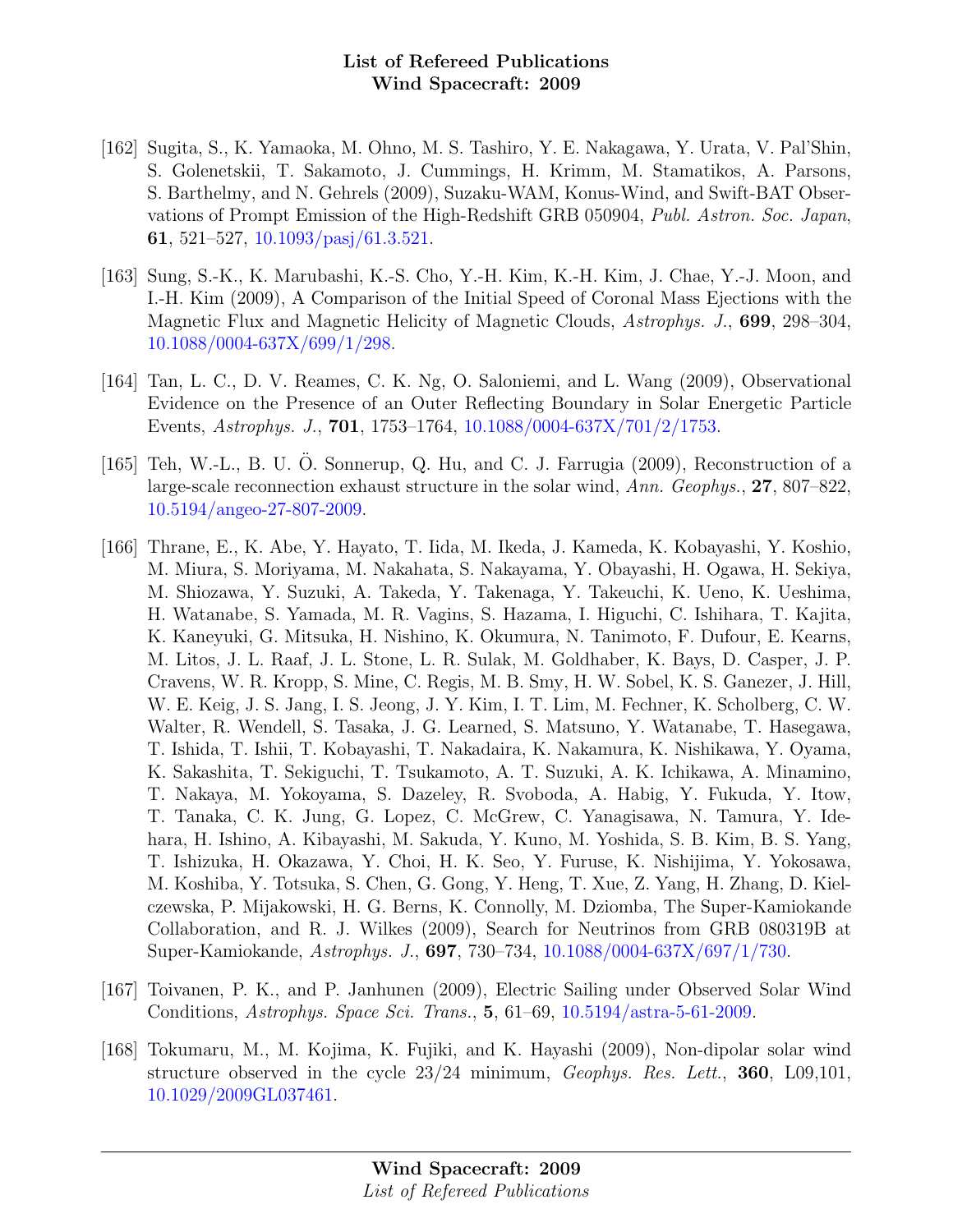- [169] van Driel-Gesztelyi, L., and J. L. Culhane (2009), Magnetic Flux Emergence, Activity, Eruptions and Magnetic Clouds: Following Magnetic Field from the Sun to the Heliosphere, Space Sci. Rev., 144, 351–381, [10.1007/s11214-008-9461-x.](http://dx.doi.org/10.1007/s11214-008-9461-x)
- [170] Vandas, M., A. Geranios, and E. Romashets (2009), On expansion of magnetic clouds in the solar wind, Astrophys. Space Sci. Trans., 5, 35–38, [10.5194/astra-5-35-2009.](http://dx.doi.org/10.5194/astra-5-35-2009)
- [171] Viall, N. M., H. E. Spence, and J. Kasper (2009), Are periodic solar wind number density structures formed in the solar corona?, Geophys. Res. Lett., 362, L23,102, [10.1029/2009GL041191.](http://dx.doi.org/10.1029/2009GL041191)
- [172] Vichare, G., S. Alex, and G. S. Lakhina (2009), Influence of solar wind parameters on ground magnetic field near equator during intense storms, J. Atmos. Solar-Terr. Phys., 71, 1814–1823, [10.1016/j.jastp.2009.06.015.](http://dx.doi.org/10.1016/j.jastp.2009.06.015)
- [173] Vlahos, L., S. Krucker, and P. Cargill (2009), The Solar Flare: A Strongly Turbulent Particle Accelerator, in Turbulence in Space Plasmas, Lecture Notes in Physics, Berlin *Springer Verlag*, vol. 778, edited by P. Cargill & L. Vlahos, pp.  $157<sup>+</sup>$ ,  $10.1007/978-3$ -[642-00210-6](http://dx.doi.org/10.1007/978-3-642-00210-6_5).5.
- [174] Vocks, C., and G. Mann (2009), Scattering of solar energetic electrons in interplanetary space, Astron. & Astrophys., **502**, 325–332, [10.1051/0004-6361/200911738.](http://dx.doi.org/10.1051/0004-6361/200911738)
- [175] von Rosenvinge, T. T., I. G. Richardson, D. V. Reames, C. M. S. Cohen, A. C. Cummings, R. A. Leske, R. A. Mewaldt, E. C. Stone, and M. E. Wiedenbeck (2009), The Solar Energetic Particle Event of 14 December 2006, Solar Phys., 256, 443–462, [10.1007/s11207-](http://dx.doi.org/10.1007/s11207-009-9353-6) [009-9353-6.](http://dx.doi.org/10.1007/s11207-009-9353-6)
- [176] Walsh, A. P., A. N. Fazakerley, A. D. Lahiff, M. Volwerk, A. Grocott, M. W. Dunlop, A. T. Y. Lui, L. M. Kistler, M. Lester, C. Mouikis, Z. Pu, C. Shen, J. Shi, M. G. G. T. Taylor, E. Lucek, T. L. Zhang, and I. Dandouras (2009), Cluster and Double Star multipoint observations of a plasma bubble, Ann. Geophys., 27, 725–743, [10.5194/angeo-27-725-](http://dx.doi.org/10.5194/angeo-27-725-2009) [2009.](http://dx.doi.org/10.5194/angeo-27-725-2009)
- [177] Wang, L. (2009), Solar impulsive energetic electron events, Ph.D. thesis, University of California, Berkeley.
- [178] Wang, Y.-M. (2009), Coronal Holes and Open Magnetic Flux, Space Sci. Rev., 144, 383–399, [10.1007/s11214-008-9434-0.](http://dx.doi.org/10.1007/s11214-008-9434-0)
- [179] Wang, Y.-M., and N. R. Sheeley (2009), Understanding the Geomagnetic Precursor of the Solar Cycle, Astrophys. J. Lett., 694, L11–L15, [10.1088/0004-637X/694/1/L11.](http://dx.doi.org/10.1088/0004-637X/694/1/L11)
- [180] Wang, Y.-M., E. Robbrecht, and N. R. Sheeley, Jr. (2009), On the Weakening of the Polar Magnetic Fields during Solar Cycle 23, Astrophys. J., 707, 1372, [10.1088/0004-](http://dx.doi.org/10.1088/0004-637X/707/2/1372) [637X/707/2/1372.](http://dx.doi.org/10.1088/0004-637X/707/2/1372)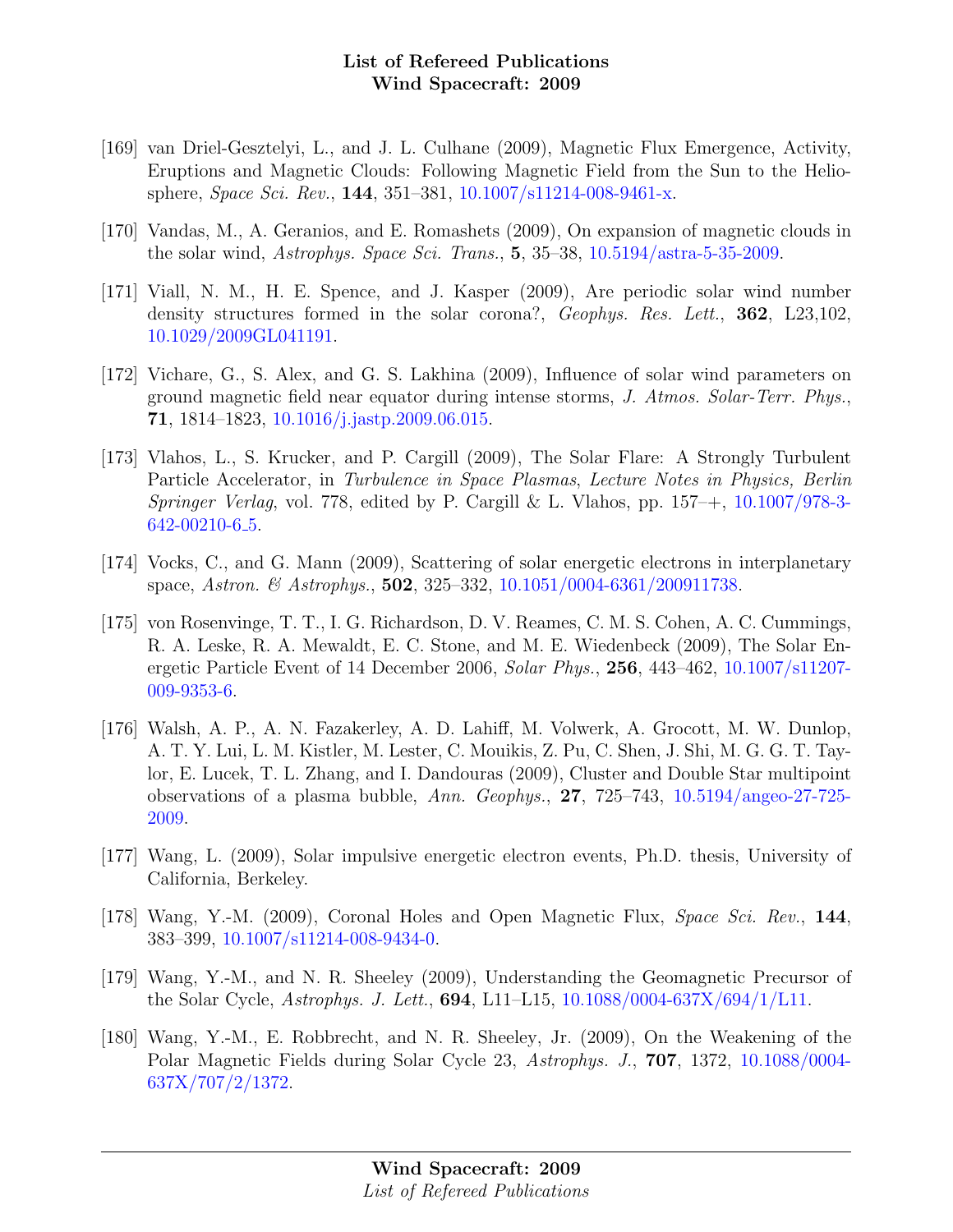- [181] Watermann, J., P. Wintoft, B. Sanahuja, E. Saiz, S. Poedts, M. Palmroth, A. Milillo, F.- A. Metallinou, C. Jacobs, N. Y. Ganushkina, I. A. Daglis, C. Cid, Y. Cerrato, G. Balasis, A. D. Aylward, and A. Aran (2009), Models of Solar Wind Structures and Their Interac-tion with the Earth's Space Environment, Space Sci. Rev., 147, 233–270, [10.1007/s11214-](http://dx.doi.org/10.1007/s11214-009-9494-9) [009-9494-9.](http://dx.doi.org/10.1007/s11214-009-9494-9)
- [182] Webb, D. F., T. A. Howard, C. D. Fry, T. A. Kuchar, D. R. Mizuno, J. C. Johnston, and B. V. Jackson (2009), Studying geoeffective interplanetary coronal mass ejections between the Sun and Earth: Space weather implications of Solar Mass Ejection Imager observations, Space Weather, 70, S05,002, [10.1029/2008SW000409.](http://dx.doi.org/10.1029/2008SW000409)
- [183] Webb, D. F., T. A. Howard, C. D. Fry, T. A. Kuchar, D. Odstrcil, B. V. Jackson, M. M. Bisi, R. A. Harrison, J. S. Morrill, R. A. Howard, and J. C. Johnston (2009), Study of CME Propagation in the Inner Heliosphere: SOHO LASCO, SMEI and STEREO HI Observations of the January 2007 Events, Solar Phys., 256, 239–267, [10.1007/s11207-](http://dx.doi.org/10.1007/s11207-009-9351-8) [009-9351-8.](http://dx.doi.org/10.1007/s11207-009-9351-8)
- [184] Weygand, J. M., W. H. Matthaeus, S. Dasso, M. G. Kivelson, L. M. Kistler, and C. Mouikis (2009), Anisotropy of the Taylor scale and the correlation scale in plasma sheet and solar wind magnetic field fluctuations, J. Geophys. Res., 114, A07,213, [10.1029/2008JA013766.](http://dx.doi.org/10.1029/2008JA013766)
- [185] Wicks, R. T., S. C. Chapman, and R. O. Dendy (2009), Spatial Correlation of Solar Wind Fluctuations and Their Solar Cycle Dependence, Astrophys. J., 690, 734–742, [10.1088/0004-637X/690/1/734.](http://dx.doi.org/10.1088/0004-637X/690/1/734)
- [186] Wilder, F. D., C. R. Clauer, and J. B. H. Baker (2009), Reverse convection potential saturation during northward IMF under various driving conditions, J. Geophys. Res., 114, A08209, [10.1029/2009JA014266.](http://dx.doi.org/10.1029/2009JA014266)
- [187] Wilson, L. B., III, C. A. Cattell, P. J. Kellogg, K. Goetz, K. Kersten, J. C. Kasper, A. Szabo, and K. Meziane (2009), Low-frequency whistler waves and shocklets observed at quasi-perpendicular interplanetary shocks, J. Geophys. Res., 114, A10,106, [10.1029/2009JA014376.](http://dx.doi.org/10.1029/2009JA014376)
- [188] Wimmer-Schweingruber, R. F., B. Heber, and H. Fitchner (2009), Open Issues in Heliospheric Physics, Earth Moon and Planets, 104, 3–9, [10.1007/s11038-008-9266-7.](http://dx.doi.org/10.1007/s11038-008-9266-7)
- [189] Wimmer-Schweingruber, R. F., R. McNutt, N. A. Schwadron, P. C. Frisch, M. Gruntman, P. Wurz, and E. Valtonen (2009), Interstellar heliospheric probe/heliospheric boundary explorer mission–a mission to the outermost boundaries of the solar system, Exper. As- $tron., 24, 9-46, 10.1007/s10686-008-9134-5.$  $tron., 24, 9-46, 10.1007/s10686-008-9134-5.$
- [190] Yoshino, T., K. Mitsuda, N. Y. Yamasaki, Y. Takei, T. Hagihara, K. Masui, M. Bauer, D. McCammon, R. Fujimoto, Q. D. Wang, and Y. Yao (2009), Energy Spectra of the Soft X-Ray Diffuse Emission in Fourteen Fields Observed with Suzaku, Publ. Astron. Soc. Japan, 61, 805–.